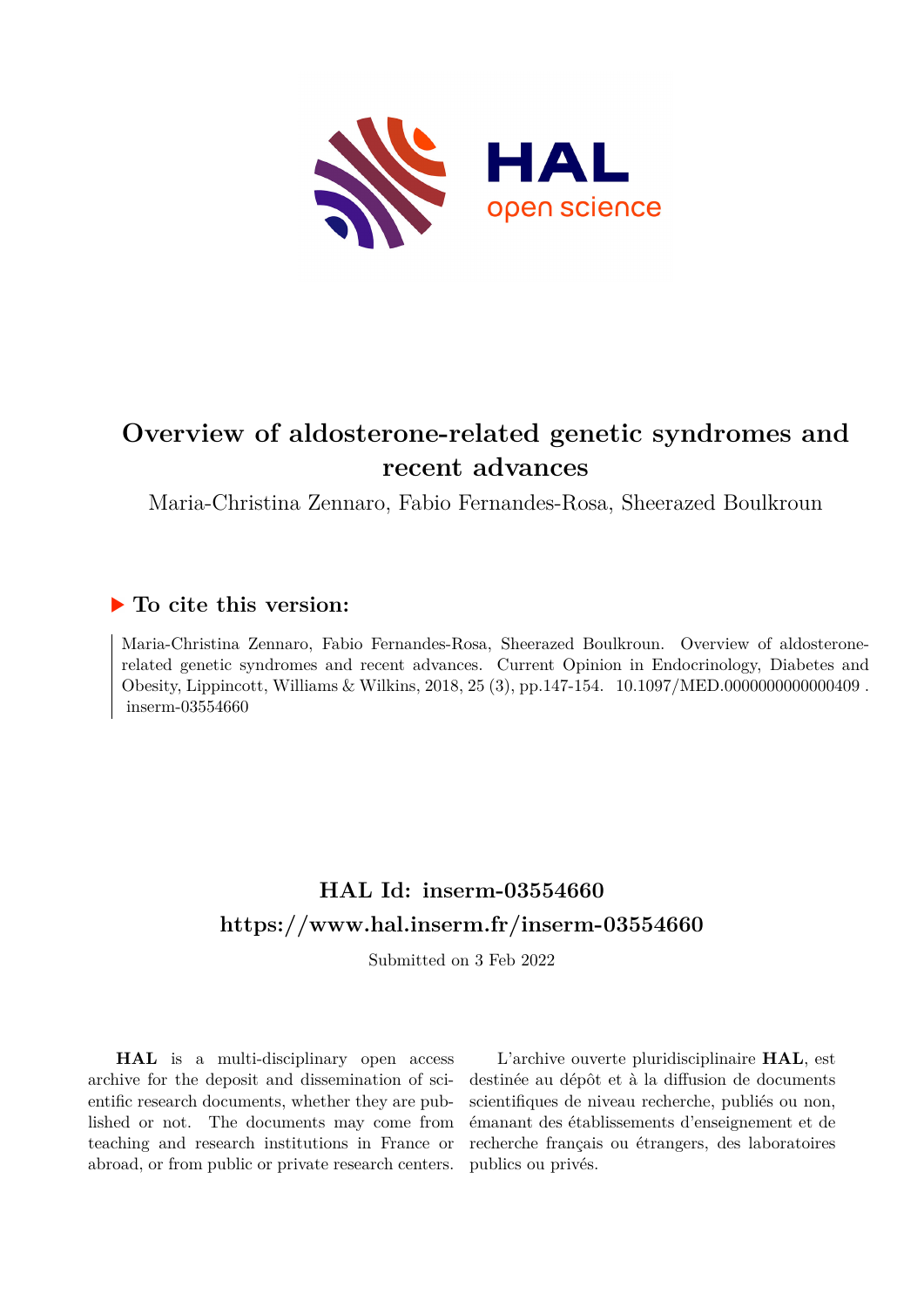### **Overview of Aldosterone-related Genetic Syndromes and Recent Advances**

Maria-Christina Zennaro<sup>1,2,3</sup>, Fabio Fernandes-Rosa<sup>1,2,3</sup>, Sheerazed Boulkroun<sup>1,2</sup>

#### **Affiliations:**

<sup>1</sup>INSERM, UMRS\_970, Paris Cardiovascular Research Center, Paris, France <sup>2</sup>Université Paris Descartes, Sorbonne Paris Cité, Paris, France <sup>3</sup>Assistance Publique-Hôpitaux de Paris, Hôpital Européen Georges Pompidou, Service de Génétique, Paris, France

Address correspondence to: Maria-Christina Zennaro, MD, PhD INSERM, U970 Paris Cardiovascular Research Center – PARCC 56, rue Leblanc, 75015 Paris – France Tel : +33 (0)1 53 98 80 42  $Fax: + 33(0)153987952$ e-mail: [maria-christina.zennaro@inserm.fr](mailto:maria-christina.zennaro@inserm.fr)

### **Disclosures**

The authors have nothing to disclose.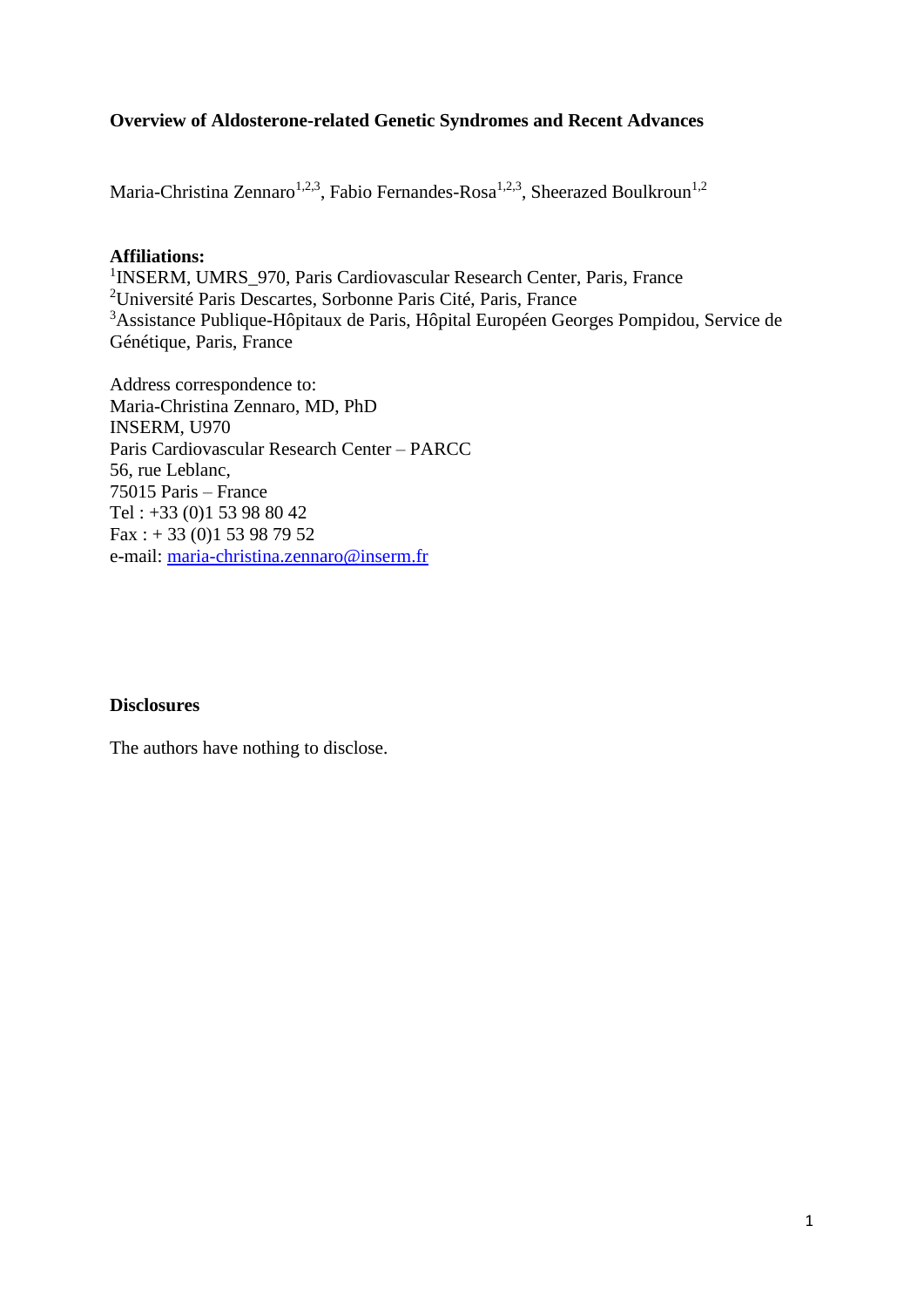#### **Abstract**

*Purpose of review*: Primary aldosteronism is the most common form of secondary hypertension. Early diagnosis and treatment are key to cure of hypertension and prevention of cardiovascular complications. Recent genetic discoveries have improved our understanding on the pathophysiology of aldosterone production and triggered the development of new diagnostic procedures and targeted treatments for PA.

*Recent findings*: Different inherited genetic abnormalities distinguish specific forms of familial hyperaldosteronism. Somatic mutations are found not only in aldosterone producing adenoma leading to primary aldosteronism, but also in aldosterone producing cell clusters of normal and micronodules from image-negative adrenal glands. Genetic knowledge has allowed the discovery of surrogate biomarkers and specific pharmacological inhibitors. Aging appears to be associated with dysregulated and relatively autonomous aldosterone production.

*Summary*: New biochemical markers and pharmacological approaches may allow pre-operative identification of somatic mutation carriers and use of targeted treatments.

*Keywords:* hypertension, adrenal, primary aldosteronism; ion channels; calcium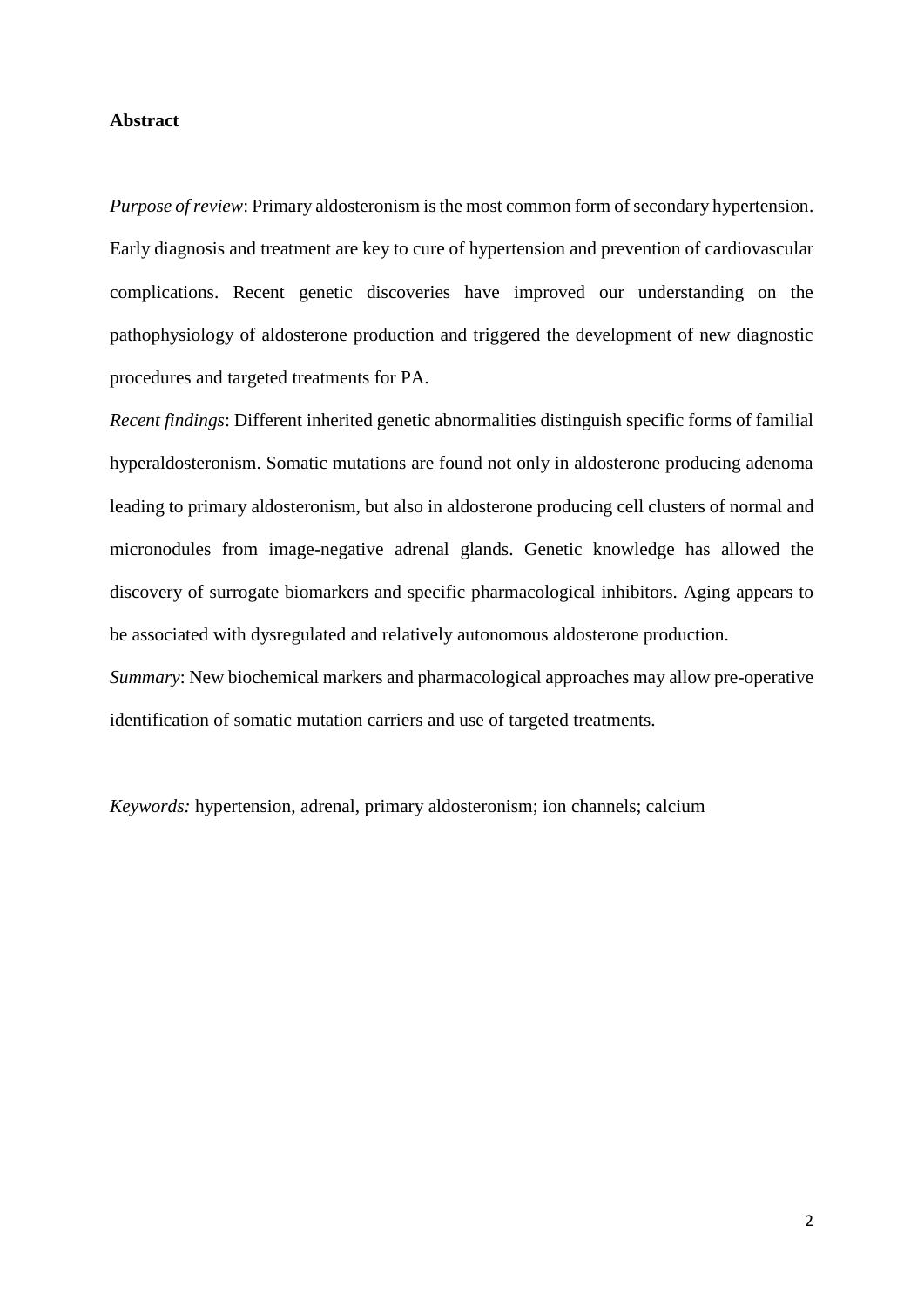#### **Introduction**

 Aldosterone-related genetic syndromes encompass diseases related to abnormal aldosterone production or abnormal aldosterone effects in target organs. Given the important role of aldosterone in regulating sodium and potassium balance and blood pressure in the kidney, their main clinical manifestations are arterial hypertension or salt wasting and dehydration. Different diseases affect aldosterone production in the adrenal cortex. There exist several Mendelian forms of hyperaldosteronism, termed familial hyperaldosteronism (FH) type I to IV, which share most of the phenotype but show some peculiarities. They are due to gain of function mutations in ion channels and pumps, leading to increased and autonomous aldosterone production. Somatic mutations in the same genes leading to FH have been identified in aldosterone producing adenoma (APA) leading to primary aldosteronism (PA). Increased aldosterone production can also be due to monogenic forms of adrenal insufficiency affecting cortisol production, while loss-of-function mutations in *CYP11B2*, coding for aldosterone synthase, lead to aldosterone deficiency, also called corticosterone methyloxidase deficiency; those syndromes will be treated elsewhere in this section. On the other hand, different monogenic disorders affect aldosterone action in target tissues. They include a rare disease of aldosterone resistance in peripheral tissues named pseudohypoaldosteronism type 1 as well as excessive mineralocorticoid action due to different mechanisms either directly or indirectly related to aldosterone. In this review we will focus on primary aldosteronism as genetic disease strictu sensu related to aldosterone biosynthesis in the adrenal gland and then describe some emerging concepts related to pathophysiological aldosterone production.

(Figure 1)

**The genetics of primary aldosteronism**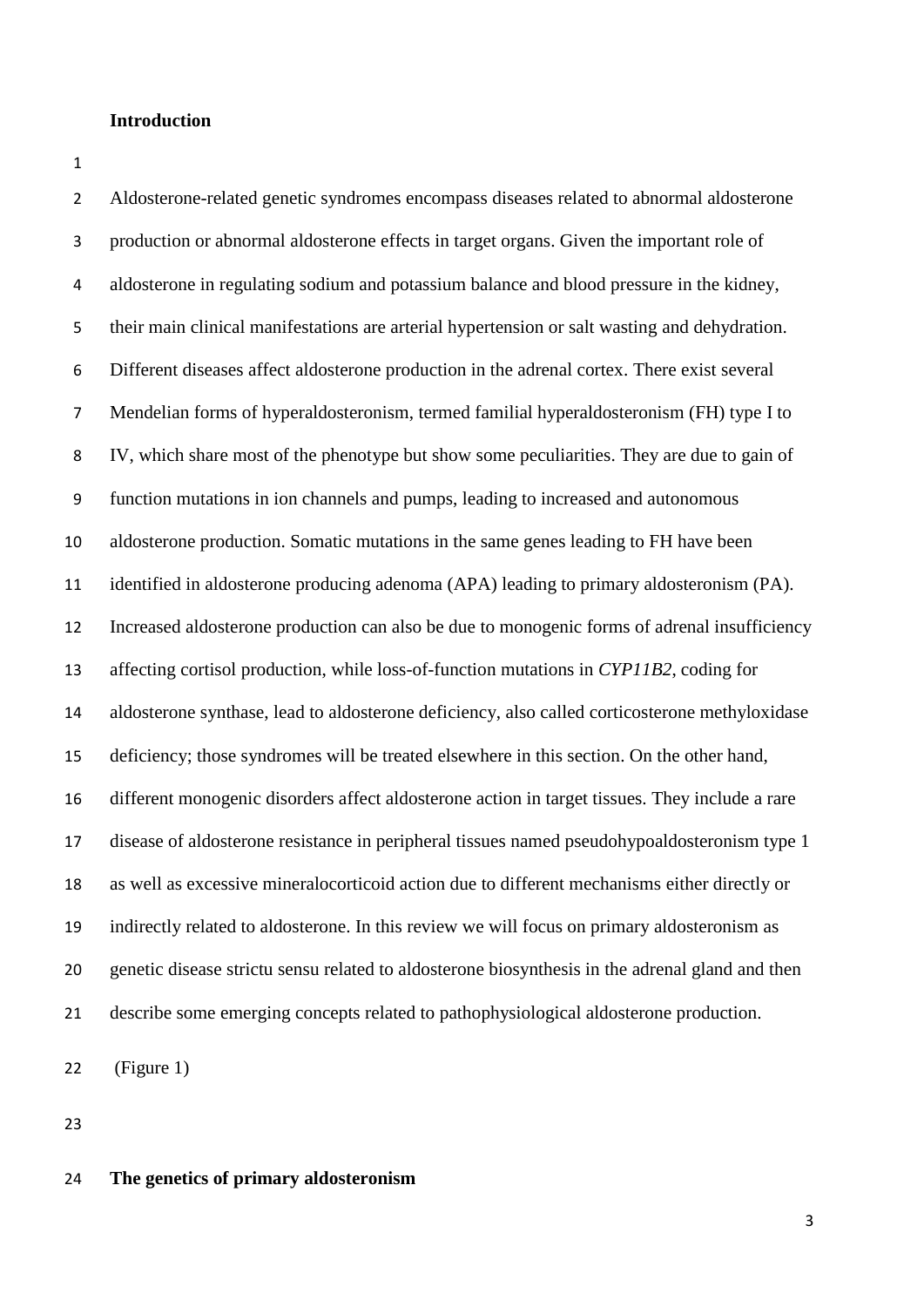PA is the most frequent form of secondary arterial hypertension. It is due to aldosterone production from the adrenal cortex relatively autonomous from the renin-angiotensin system, due in most cases to APA or bilateral adrenal hyperplasia. Its prevalence is estimated to be around 4% of all hypertensive patients seen in primary care [\(1\)](#page-17-0), data recently confirmed in a large prospective study [\(2\)](#page-17-1), and 10% in patients referred to tertiary care centers [\(1\)](#page-17-0). Starting from 2011, important progress has been made in our understanding of the genetic mechanisms involved in PA. Currently, four Mendelian forms of PA, transmitted as autosomal dominant traits, have been identified (these are reviewed in detail in [\(3,](#page-17-2) [4\)](#page-17-3)). FH-I, also known as glucocorticoid remediable aldosteronism [\(5\)](#page-17-4), is due to the formation of a chimeric gene between the highly homologous genes *CYP11B1*, coding for 11b-hydroxylase, and *CYP11B2*, coding for aldosterone synthase [\(6\)](#page-17-5), leading to ACTH-dependent aldosterone production. Mutations in *KCNJ5* have been identified in patients with FH-III, a severe form of familial hyperaldosteronism associated to massive bilateral hyperplasia [\(7\)](#page-17-6), but in some cases presenting as a mild form of the disease without adrenal abnormalities [\(3\)](#page-17-2). Germline heterozygous mutations in *CACNA1D* (encoding the L-type calcium channel Cav1.3 subunit alpha-1D) have been identified in patients with PA, seizures and neurological abnormalities, a rare disease called PASNA [\(8\)](#page-18-0). Finally, mutations in *CACNA1H* (encoding the pore-forming α1 subunit of the T-type voltage-dependent calcium channel Cav3.2) have recently been reported as a cause of a new form of inherited PA, called FH-IV, associated in some cases with developmental disorder [\(9,](#page-18-1) [10\)](#page-18-2). In addition, germline mutations in the same gene have been associated with mild forms of PA in patients diagnosed as FH-II [\(10\)](#page-18-2). FH-II is indistinguishable from apparently non-familial PA and only diagnosed on the basis of two or 47 more affected individuals in the same family [\(11\)](#page-18-3). Despite linkage to 7p22 in one family [\(12\)](#page-18-4), no causative locus has been identified so far. Given that germline *KCNJ5* and *CACNA1H* mutations have been identified in patients diagnosed as FH-II, and that the clinical phenotype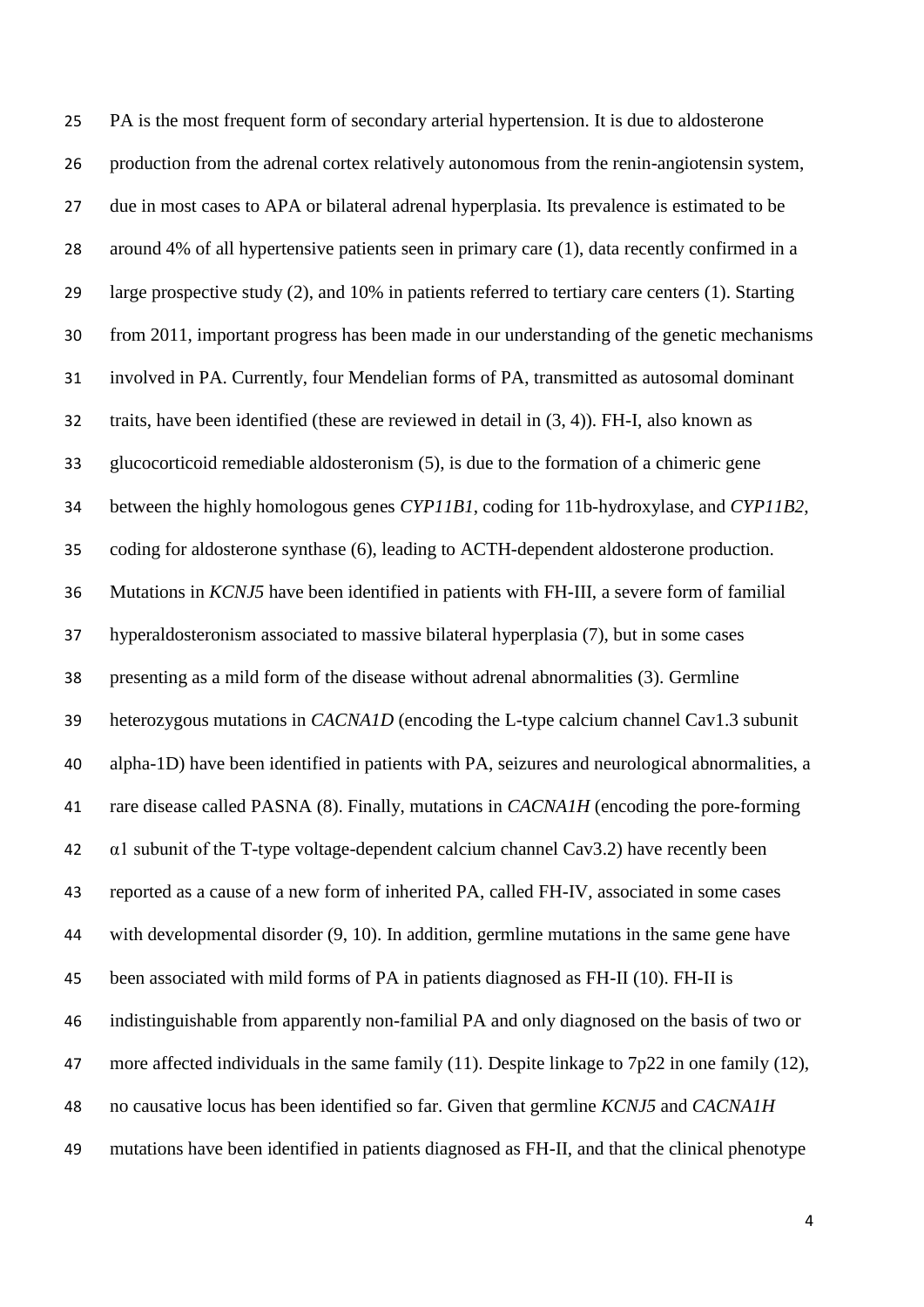of FH-II is heterogeneous, being associated to APA as well as bilateral adrenal hyperplasia, it is reasonable to suspect that the disease may encompass different genetic syndromes.

 In addition to germline variants, somatic mutations in *KCNJ5* [\(7\)](#page-17-6) and *CACNA1D* [\(8,](#page-18-0) [13\)](#page-18-5), but also ATPases (*ATP1A1* and *ATP2B3* [\(13,](#page-18-5) [14\)](#page-18-6) have been identified in APA. Mutations in all these genes affect aldosterone production by altering pathways involved in maintaining intracellular ionic homeostasis and cell membrane potential, ultimately leading to increased calcium signalling. In particular, mutations in *KCNJ5*, coding for the potassium channel GIRK4, affect the selectivity filter of the channel and lead to increased sodium permeability and sodium influx, cell membrane depolarization and opening of voltage-gated calcium channels, followed by increased intracellular calcium concentrations and activation of calcium signalling, the main trigger for aldosterone production [\(15\)](#page-19-0). Similarly, mutations in *ATP1A1*, 61 encoding the  $\alpha$ 1 subunit of the Na<sup>+</sup>, K<sup>+</sup>-ATPase lead to loss of pump activity and inward sodium or proton leak, which were suggested to depolarize the cell membrane and increase aldosterone production through activation of calcium signaling [\(13,](#page-18-5) [14\)](#page-18-6). More recently, experiments performed in adrenocortical NCI-H295R cells failed to demonstrate 65 modifications of intracellular calcium concentrations in the presence of mutant  $Na^+$ ,  $K^+$ -66 ATPase  $\alpha$ 1 subunits and rather suggest a mechanism involving intracellular acidification [\(16\)](#page-19-1). The pathogenic mechanisms involved in stimulating aldosterone production in the presence of *ATP1A1* mutations may therefore result from alterations in multiple pathways, possibly in 69 relation with the multiple roles of the Na<sup>+</sup>, K<sup>+</sup>-ATPase as a pump but also a signal transducing platform [\(17\)](#page-19-2). Mutations in *CACNA1D* and *CACNA1H* directly increase intracellular calcium concentrations, by modifying voltage-sensitivity and other functional properties of these voltage-gated calcium channels [\(9,](#page-18-1) [10\)](#page-18-2). Similarly, *ATP2B3* mutations affecting the plasma membrane calcium-transporting ATPase 3 (PMCA3) lead to increased intracellular calcium concentrations due to loss of the physiological pump function leading to reduced calcium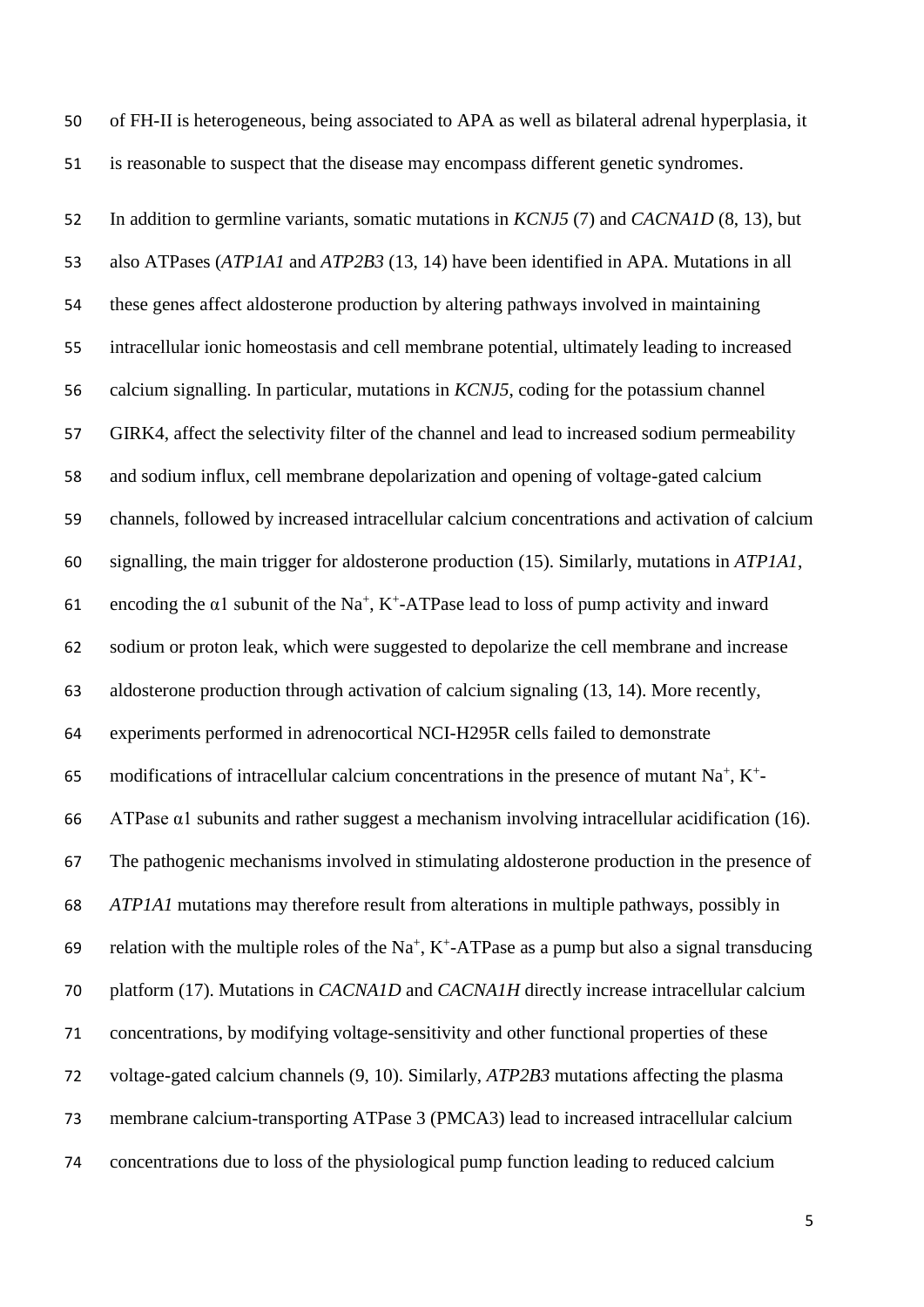export [\(18\)](#page-19-3). The mutations are also associated with severely depolarized membrane potential of primary adenoma cells [\(14\)](#page-18-6), which is explained by a pathological sodium leak associated with or conducted by the mutant PMCA3 [\(18\)](#page-19-3). This may be a consequence of the location of the majority of PMCA3 mutations, which lie next to a "PEGL" motif in transmembrane helix 4, a region involved in calcium binding and ion gating. Disturbed intracellular ionic homeostasis is suggested to cause plasma membrane depolarization, leading to opening of 81 voltage-gated  $Ca^{2+}$  channels and increased  $Ca^{2+}$  influx driving increased *CYP11B2* expression and aldosterone biosynthesis. Finally, somatic mutations in *CTNNB1*, encoding β-catenin have been described in 2-5% of APA [\(19,](#page-19-4) [20\)](#page-19-5) and mutations in *PRKACA* (coding for the cAMP-dependent protein kinase catalytic subunit alpha) in rare cases [\(21\)](#page-20-0). Mutations in those genes have previously been involved in cortisol producing adenoma and adrenocortical cancer; the mechanisms whereby the same mutation leads to different hormonal phenotypes 87 remain yet to be established ([\(15\)](#page-19-0), see below).

#### **Clinical implications of mutation detection in PA**

 Mutation detection in familial forms of PA is routinely performed in some genetic laboratories and is useful for disease screening in affected families, early diagnosis and targeted treatment. In patients with APA, the challenge is represented by the detection of somatic mutations which are absent in DNA extracted from peripheral blood cells. Correlations of any biological feature associated with a particular mutation would allow to identify mutation carriers who could be suitable candidates for adrenal vein sampling and eventually targeted treatments [\(22,](#page-20-1) [23\)](#page-20-2). The most frequent somatic event in APA are *KCNJ5* mutations whose frequency ranges from 13-77%, with higher frequency in East Asian populations ([\(15\)](#page-19-0) and references therein). *CACNA1D* mutations are found in up to 10% of cases, followed by *ATP1A1* and *ATP2B3* mutations. A meta-analysis of 13 studies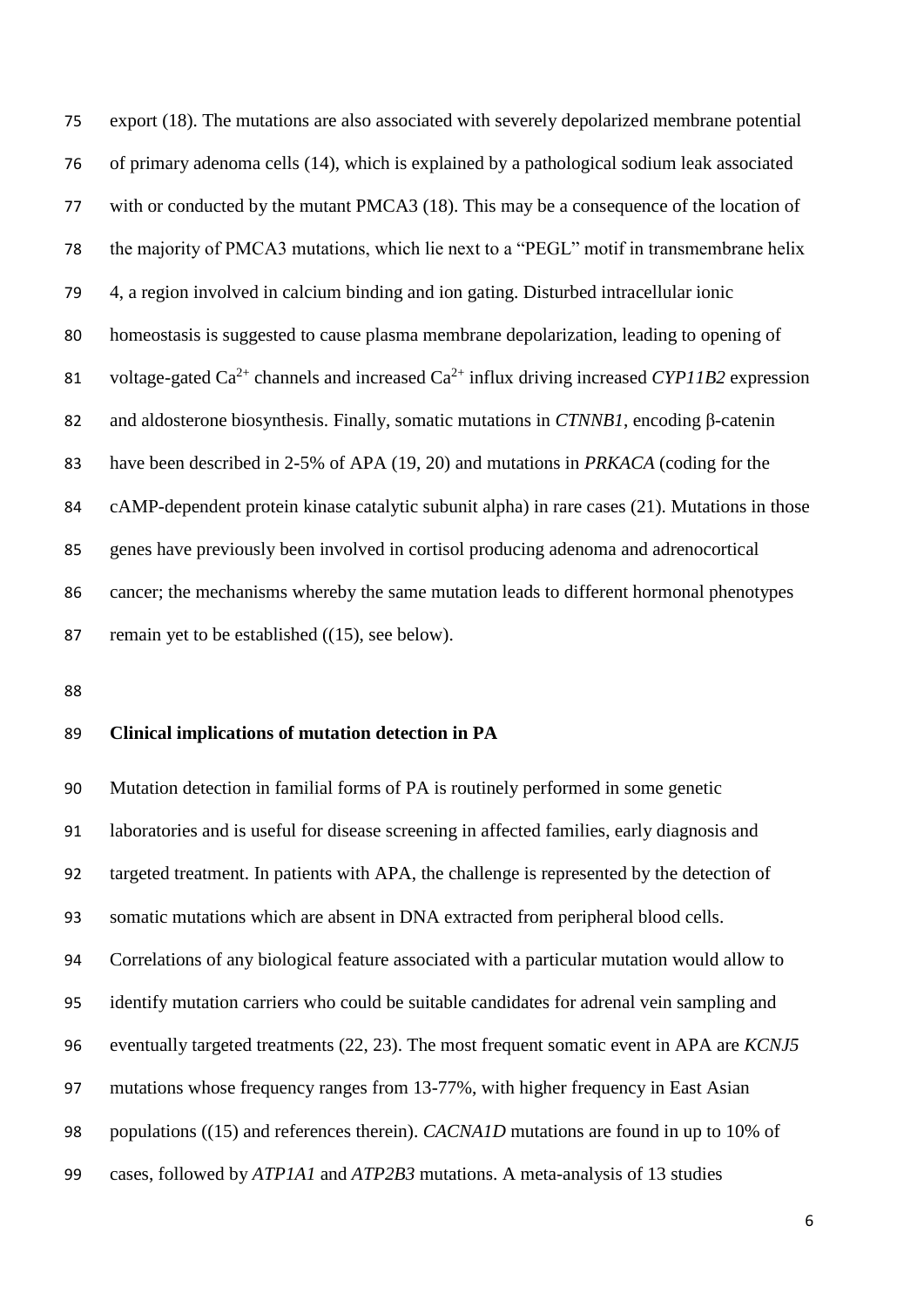investigating a total of 1636 patients confirmed previous results showing that *KCNJ5* mutations are more frequent in women and associated with younger age, larger tumor size and higher plasma aldosterone levels [\(24\)](#page-20-3). Genotype-specific steroid profiles have been recently associated with APA [\(25\)](#page-20-4). By profiling 15 steroids in adrenal venous and peripheral plasma samples from 79 patients by liquid chromatography-tandem mass spectrometry, Williams et al identified a 7-steroid fingerprint (including aldosterone, 18-oxocortisol,18-hydroxycortisol, 21-deoxycortisol, corticosterone, 11-deoxycorticosterone, and cortisol) in peripheral vein plasma able to correctly classify 92% of the APA according to genotype [\(25\)](#page-20-4). In addition, specific steroid features were identified, in particular the presence of significantly higher hybrid steroids 18-hydroxycortisol and 18-oxocortisol in patients with APA due to *KCNJ5* mutations. The usefulness of this type of screening is related to the possibility of selecting patients for adrenal vein sampling, but also for developing targeted treatments for specific mutation carriers. Initial studies of mutant KCNJ5 channels showed that their pharmacology was different from that of wild type channels [\(22\)](#page-20-1). In particular, KCNJ5 mutants were blocked by calcium-channel blockers, such as verapamil, and Na-channel blockers, such as amiloride. At high therapeutic doses (3 x 120 mg/d) plasma concentrations of verapamil could be sufficient to block the most sensitive KCNJ5 mutant p.Leu168Arg [\(22\)](#page-20-1). More recently, Scholl et al applied a high-throughput screen based on the rescue of cell lethality induced by *KCNJ5* mutations. This strategy identified a series of macrolide antibiotics, including 119 roxithromycin, that potently inhibit the mutant channels  $(IC_{50}$  of 0.22  $\mu$ M for the KCNJ5 p.Gly151Arg mutant and 0.69 on the p.Leu168Arg) as well as *CYP11B2* expression and aldosterone production in adrenocortical HAC15 cells [\(23\)](#page-20-2). The authors suggest that macrolides could be useful in screening tests aimed at identifying carriers of *KCNJ5* mutations, which together with peculiar imaging characteristics of these tumors (larger size, lower pre-contrast Hounsfield units on computed tomography compared with tumors carrying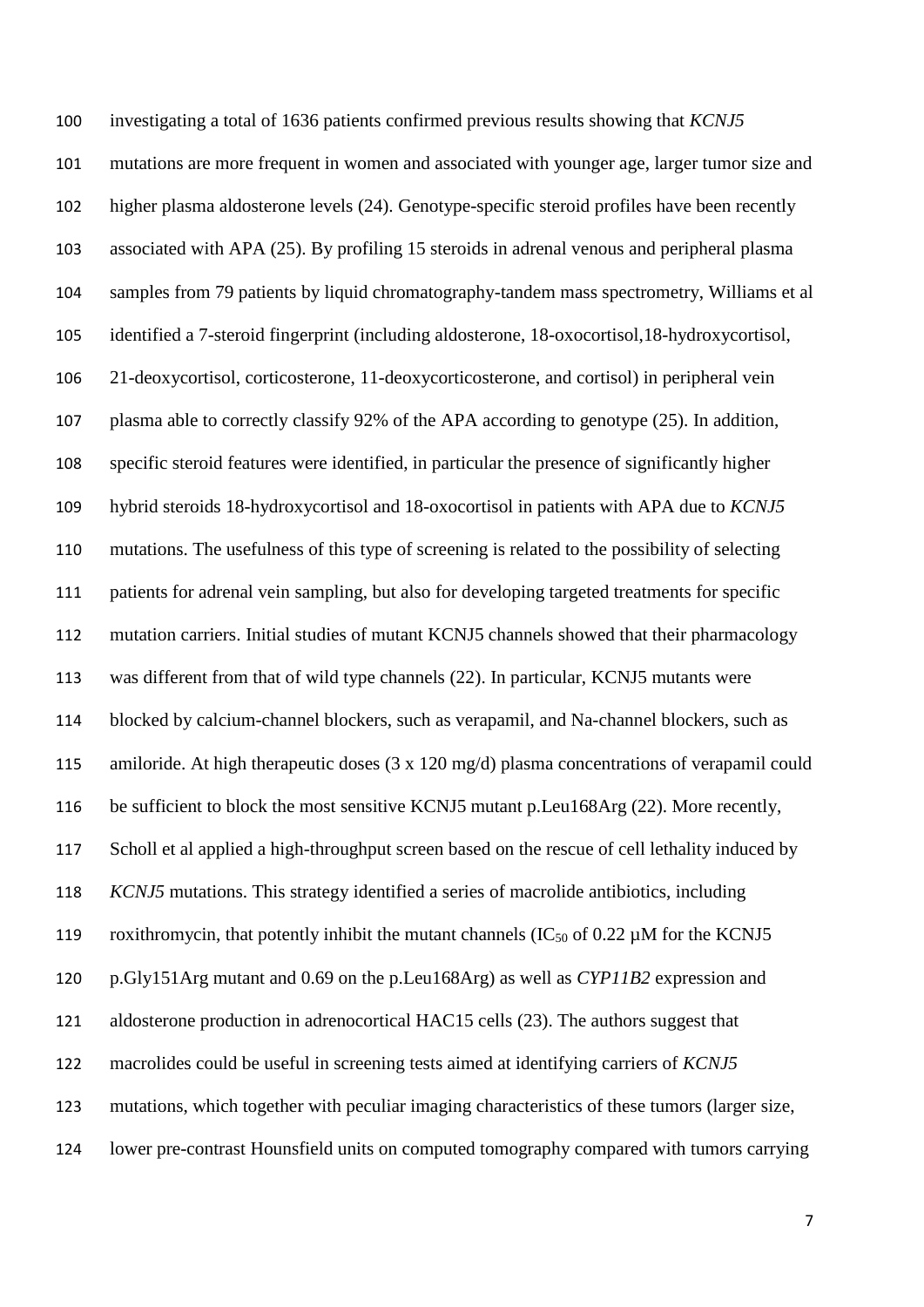mutations in other genes [\(19\)](#page-19-4)) could guide subtype diagnosis for surgery. Those compounds could also be used as targeted treatments in patients who are not candidates for surgery, given their long pharmacological history and safety. In a proof-of-concept Study, Caroccia et al tested the effects of clarithromycin on aldosterone biosynthesis in primary cell lines obtained from APA tissues with or without the two most common *KCNJ5* mutations, p.Gly151Arg and p.Leu168Arg [\(26\)](#page-20-5). Remarkably, clarithromycin inhibited *CYP11B2* gene expression and aldosterone production in a dose-dependent manner. Further studies are warranted to show whether these effects can be translated to patients and whether macrolides or other compounds can be used to identify and treat patients with PA due to APA with *KCNJ5* mutations or patients with FH-III otherwise requiring bilateral adrenalectomy to control blood pressure [\(27\)](#page-21-0).

#### **How do APA develop?**

 While the role of somatic mutations in regulating aldosterone biosynthesis has been clearly established, the origin of APA is still a matter of debate. Different studies have been published in the last few years leading to the emergence of two hypotheses for APA development, the "two hit model" and the "APCC model".

 The two-hit model supports the idea of the occurrence of two consecutive events leading to APA, a first one driving abnormal cell proliferation followed by a second one driving specific hormonal secretion. Adrenal cortex remodelling, reduced vascularization and ZG hyperplasia are major features of APA development [\(28,](#page-21-1) [29\)](#page-21-2). In many cases, the resected adrenal gland harbours not only one adenoma but other micro- or macronodules, some of them expressing aldosterone synthase [\(28,](#page-21-1) [30,](#page-21-3) [31\)](#page-21-4). Investigation of genetic abnormalities in multinodular adrenals revealed the presence of different somatic APA driver mutations in different nodules from the same adrenal [\(31,](#page-21-4) [32\)](#page-21-5), strongly suggesting that mutations are a second event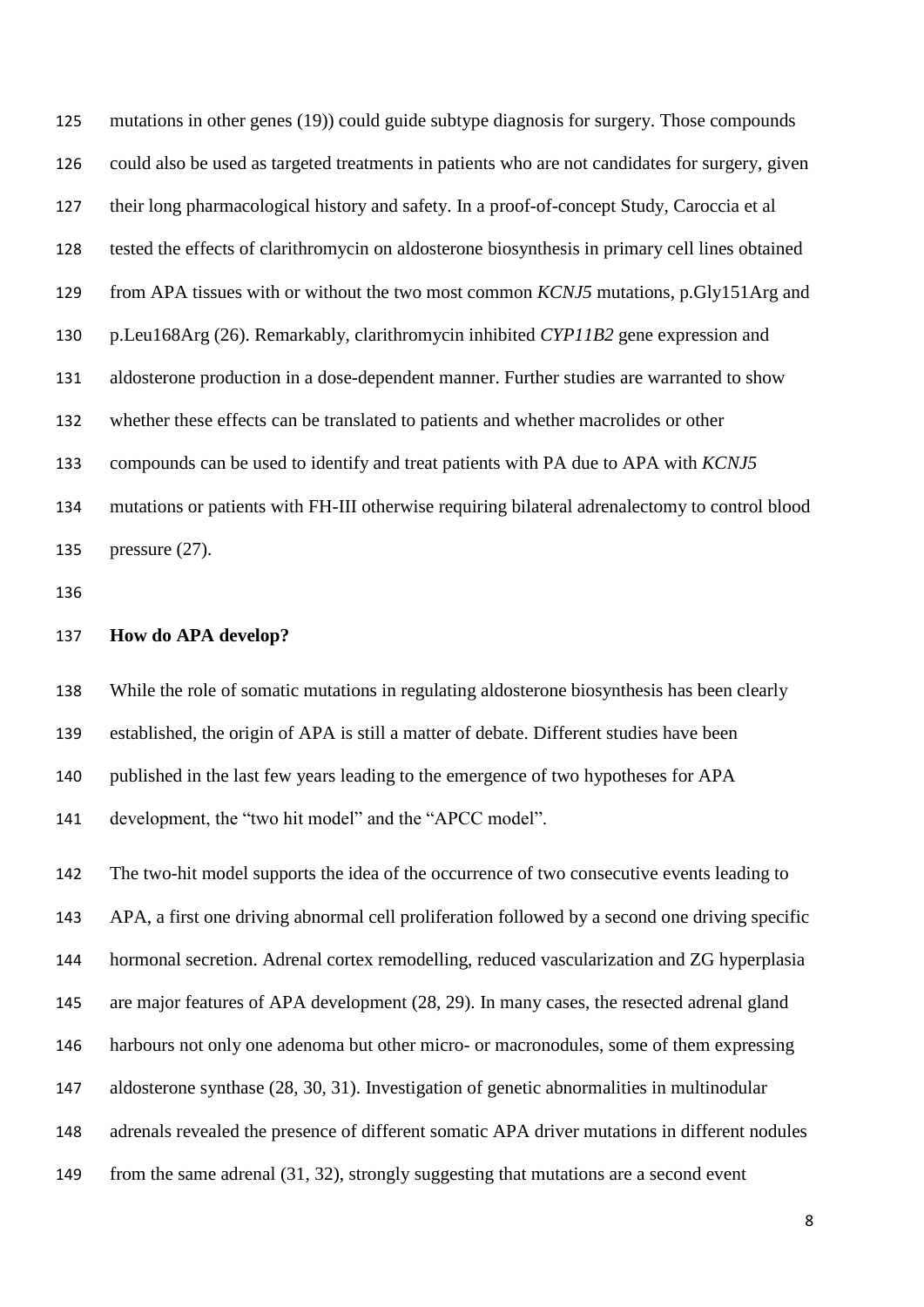occurring in a previously remodelled adrenal cortex. In many cases, APA have been described to be heterogeneous with aldosterone synthase expressed only in some parts of the tumour [\(33,](#page-22-0) [34\)](#page-22-1); somatic mutations appear to be present only in the aldosterone synthase positive region of the APA [\(33\)](#page-22-0). The recent description of a patient with PA harbouring a germline heterozygous *APC* gene mutation associated, in the resected multinodular adrenal, to biallelic APC inactivation due to a loss of heterozygosity in all nodules, but a somatic *KCNJ5* mutation only in the aldosterone synthase expressing nodule further supports the two-hit model for APA development [\(35\)](#page-22-2). APC is part of the WNT/β-catenin pathway which plays a major role in adrenal gland development and tumorigenesis [\(36\)](#page-22-3). In APA, somatic mutations in *CTNNB1*, encoding β-catenin, are present in a subset of APA [\(19,](#page-19-4) [20\)](#page-19-5) and the WNT/β- catenin pathway is activated in two thirds of cases, independently of the mutation status [\(37,](#page-22-4) [38\)](#page-22-5). This pathway may therefore constitute the first event leading to abnormal cell proliferation and adenoma formation. Other signalling pathways and transcriptional cascades may also be involved and create a propitious environment for the occurrence of mutations in one of the APA driver genes.

On the other hand, the APCC model supports the idea that occurrence, in ZG cells, of a

somatic mutation in one of the APA driver genes leads to the formation of aldosterone-

producing cell clusters (APCC), followed, through the development of APCC-to-APA

translational lesions (pAATL), to APA formation [\(39\)](#page-22-6). Next generation sequencing performed

on formalin-fixed, paraffin-embedded tissue DNA identified somatic mutations in some of the

known APA driver genes, i.e. *CACNA1D* and *ATP1A1* in 8 of 23 APCC from normal adrenals

from kidney donors, most frequently affecting *CACNA1D*. Interestingly, no mutation in the

- *KCNJ5* gene, the most frequent alteration observed in APA, has been reported in APCC [\(39,](#page-22-6)
- [40\)](#page-23-0). The recent description of pAATL consisting of a subcapsular APCC-like structure
- (APCC-like) and an inner-APA-like structure (mAPA-like) without well-defined histological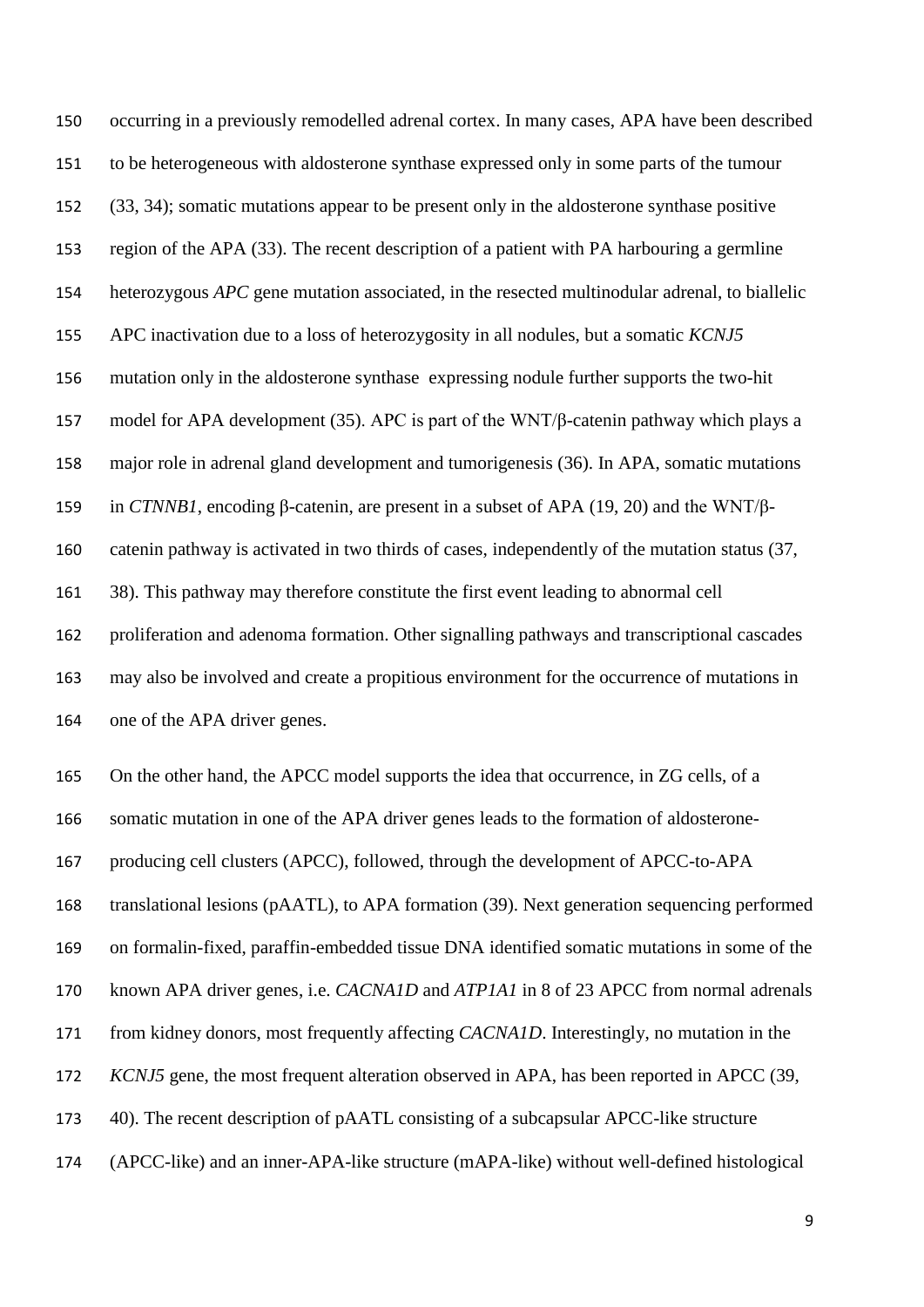border has suggested a possible APCC to APA transition [\(41\)](#page-23-1). These specific lesions were first described in adrenals from two patients with unilateral multiple adrenocortical micronodules. To determine whether they could constitute intermediate structures between APCC and APA, search for mutations in APA driver genes was performed in both APCC and mAPA structures. In the first case a *KCNJ5* mutation was identified in frozen tissue from a suspected aldosterone producing nodule. A different *KCNJ5* mutation resulting in the same amino acid change was found in the mAPA-like part of a first pAATL, but not in its neighbouring APCC-like structure, indicating that the aldosterone producing nodule and the mAPA had different origins. The fact that only the mAPA portion had the mutation suggested that the mutation may have led to a transdifferentiation of the cells into a mAPA like phenotype. In a second pAATL, an *ATP1A1* mutation was found in the entire pAATL suggesting a clonal origin of the entire structure. Histologically, the adrenal from the second case revealed no major abnormalities except for the presence of a pAATL [\(42\)](#page-23-2). In a recent report of 4 additional cases, the same authors identified mutations in *KCNJ5* preferentially found in nodules larger than 3mm [\(41\)](#page-23-1). Taken together, these results suggest that certain APA, particularly those harbouring *CACNA1D*, *ATP1A1* and *ATP2B3* mutations, could derive from APCC, although the precise mechanism remains to be identified. The progression of APCC to APA could be the result of a single-somatic mutation event or alternatively require a second-hit mutation within the APCC to promote cell proliferation. However, it has to be taken into consideration that not all mutations identified in APCCs or pAATL affect amino acids recurrently mutated in APA; those mutations therefore require functional validation for their implication in promoting aldosterone biosynthesis and eventually cell proliferation.

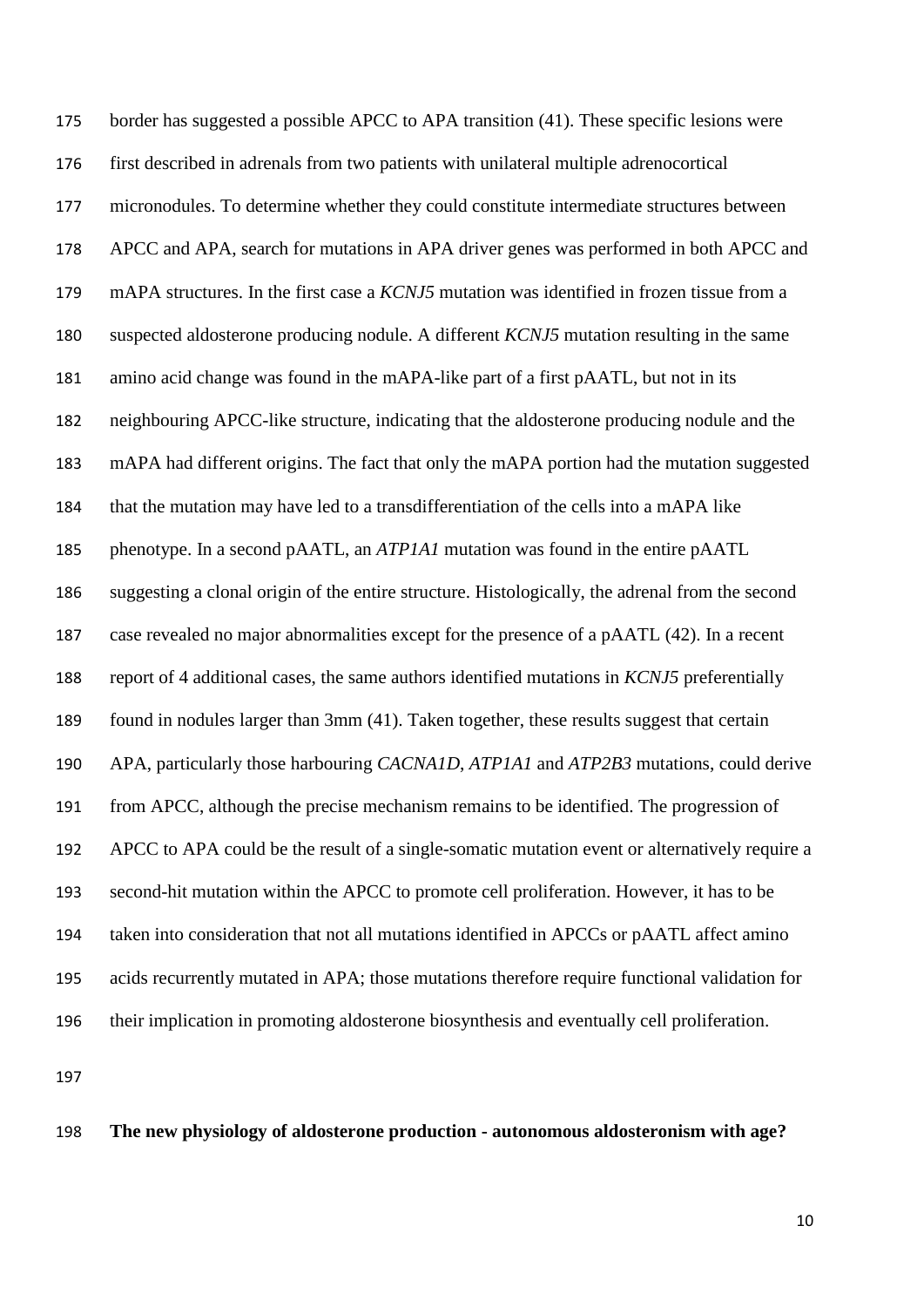In human adrenals, not all cells express *CYP11B2*, possibly reflecting high salt intake in the general population [\(34\)](#page-22-1). Two patterns of *CYP11B2* expression have been described in the "normal" adrenal gland: a discontinuous expression in scattered cells underneath the capsule and expression in cell clusters named APCC [\(28,](#page-21-1) [29\)](#page-21-2). They are composed of subcapsular zona glomerulosa-like cells and inner large zona fasciculata-like cells, expressing *CYP11B2* but not *CYP11B1* [\(28,](#page-21-1) [29\)](#page-21-2). Despite the inner portion resembling to zona fasciculate, their transcriptome very much resembles to the transcriptome of zona glomerulosa cells, but with 206 an enhanced capacity to produce aldosterone [\(39,](#page-22-6) [41\)](#page-23-1). It has been postulated that APCC are structures of constitutive aldosterone biosynthesis, independent of renin and angiotensin II stimulation [\(39\)](#page-22-6). This is supported by the fact that APCC in normal adrenal glands harbour somatic mutations in a subset of APA driver genes [\(39\)](#page-22-6) and that APCC are present in the normal adrenal as well as in peritumoral tissue of adrenals with APA [\(28,](#page-21-1) [29\)](#page-21-2). Of note, increased expression of the melanocortin 2 receptor (MC2R) has been reported in APCC, suggesting that adrenocorticotropic hormone (ACTH) could play a role in the regulation of aldosterone biosynthesis in APCC [\(39\)](#page-22-6).

 To assess the evolution of the adrenal cortex structure and function with time, Nishimoto et al have investigated the presence of APCC in adrenal tissues from 33 autopsied patients aged between 0 and 50 years [\(43\)](#page-23-3). Adrenals from subjects under 11 years had layered zona glomerulosa and zona fasciculata without apparent APCC. The number and size of APCC increased with age. These results suggest either that a somatic mutation occurring in the zona glomerulosa blocks transdifferentiation to zona fasciculata and promotes APCC formation, or that APCC may develop due to aging and environmental factors, with somatic mutations being induced by unknown factors.

 Based on the assumption that APCC are structures of constitutive aldosterone biosynthesis, the relation of autonomous aldosterone production, APCC and age has been investigated by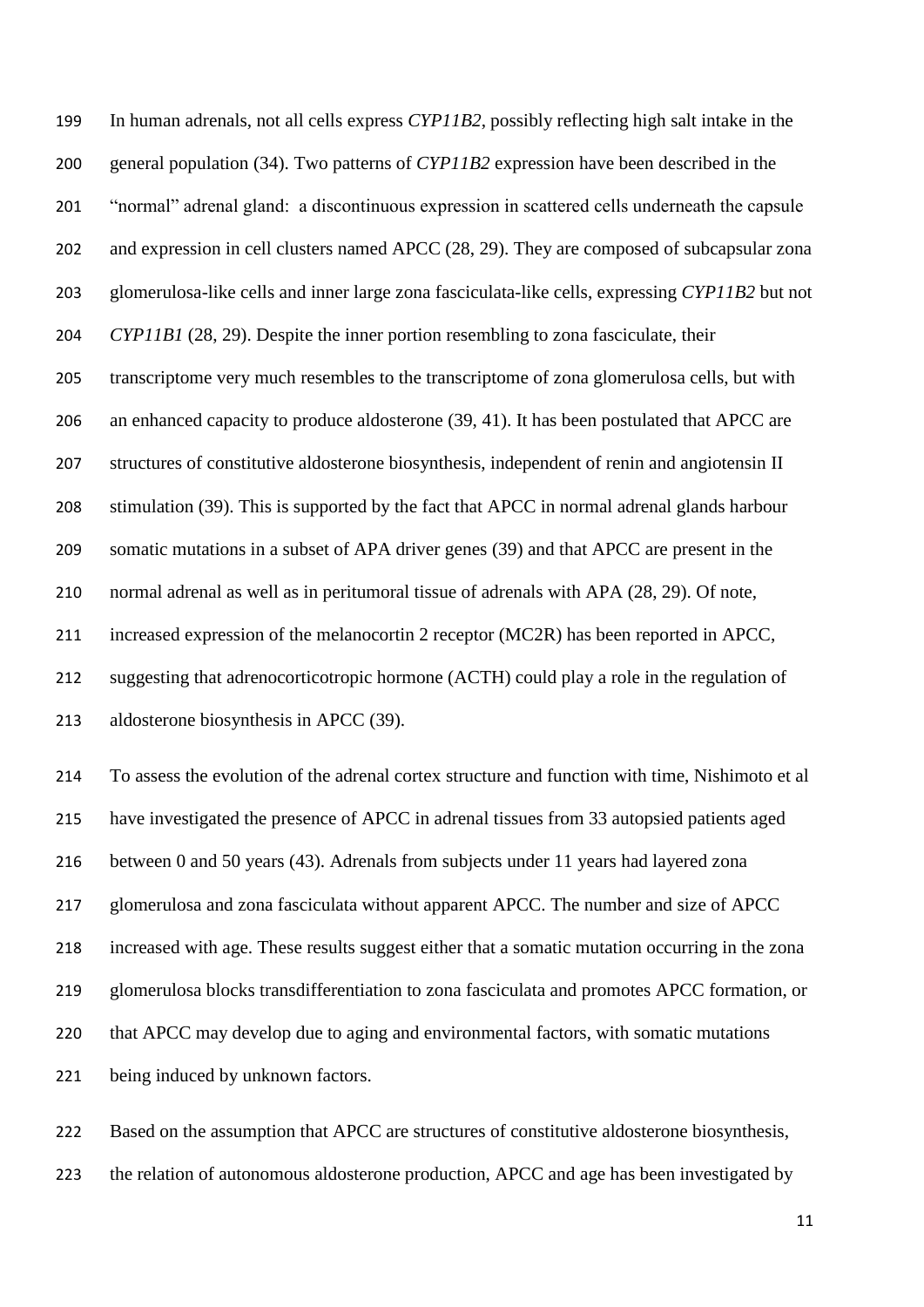evaluating the relationship between age and adrenal aldosterone synthase expression in 127 adrenal glands from deceased kidney donors aged 9 months to 68 years [\(44\)](#page-23-4). This study confirmed that continuous expression of CYP11B2 was more frequent in young adrenal glands, while old adrenals very often showed discontinuous or absent zona glomerulosa CYP11B2 expression. Total and normal zona glomerulosa CYP11B2-expressing areas in the 229 adrenal cortex were negatively correlated with age, while the area of CYP11B2 expression in APCC increased. The effect of age on aldosterone production was in parallel investigated in the HyperPATH study population, which consists of normotensive or mildly hypertensive subjects who underwent a high salt and low salt diet [\(45\)](#page-23-5). On a high salt diet, subjects without PA showed a progressive decline of renin activity with age, while serum and 24-hour urinary aldosterone levels did not change; as a consequence, the aldosterone-to renin ratio was positively associated with older age. Under sodium restriction, the physiological stimulation of both plasma renin activity and aldosterone was blunted with increasing age. Altogether, these findings suggest a progressive pattern of abnormal aldosterone physiology with aging. The presence of APCC, which are supposedly renin-independent aldosterone producing structures, manifests with renin-independent aldosterone secretion and a decreased capacity of the adrenal gland to respond to physiological stimuli with age. The authors suggest that aging may be associated with a subclinical form of aldosterone excess. The fact that total aldosterone-expressing area in the adrenal cortex rather diminishes and aldosterone levels do not significantly change with age in the HyperPATH population rather suggests an inappropriate aldosterone production to salt status or an appropriate relatively autonomous aldosterone production.

 To gain insight into how APCC evolve with age in subjects without hypertension, Omata et al investigated 107 autoptic adrenal glands using CYP11B2 immunohistochemistry and NGS and determined the APCC score and the associated somatic mutations in non-hypertensive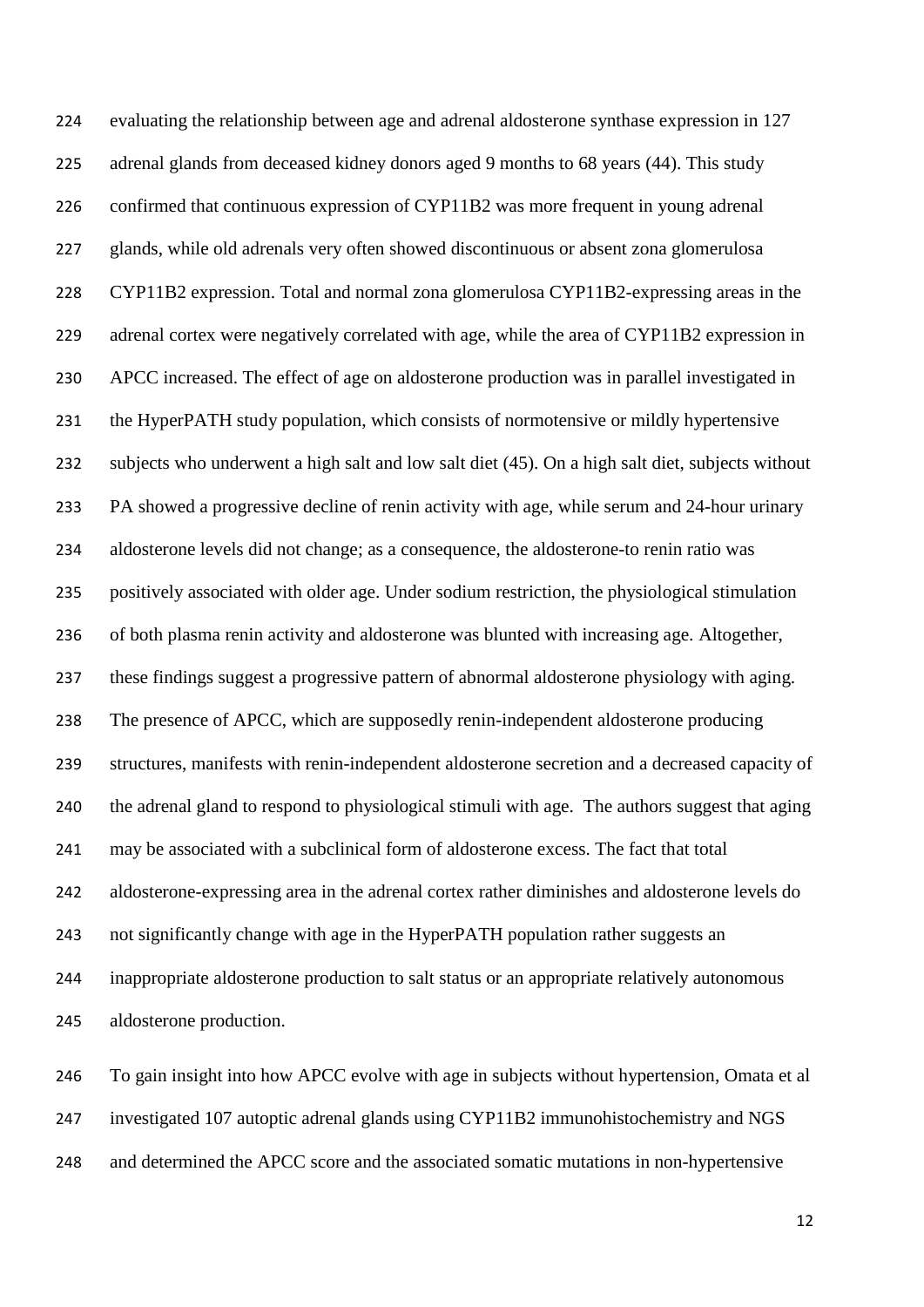patients from Japanese origin [\(46\)](#page-24-0). The number of APCCs, which was in average 0.6 per gland, increased with age, without difference in sex distribution. 21 of 61 APCCs (34%) showed somatic mutations in one of the APA driver genes except *KCNJ5*, with 16 affecting CACNA1D (76%), which therefore appears to be the most frequently mutated gene in APCCs in healthy individuals from different origins [\(39\)](#page-22-6) as well as micronodules from image- negative adrenals removed on the basis of positive lateralization of aldosterone production at AVS [\(40\)](#page-23-0). As only one third of the genetic variants identified have previously been described in APA and functionally characterized, the consequences of the remaining somatic mutations detected in APCC warrants further examination. Remarkably, in four adrenal glands different somatic mutations were identified in individual APCCs, supporting a different clonal origin of each structure, similar to what observed in multiple nodules in multinodular adrenals with APA [\(32\)](#page-21-5). The results reported here suggest that APCC accumulation may be an age- dependent phenomenon in non-hypertensive subjects, possibly explaining some cases of inappropriate aldosterone secretion not associated with hypertension. As their number was lower in normotensive compared to CT-negative PA patients [\(40\)](#page-23-0), the authors suggest that APCC may possibly contribute to hypertension not related to PA. Whether APCC may explain some cases of low-renin hypertension requires further investigation.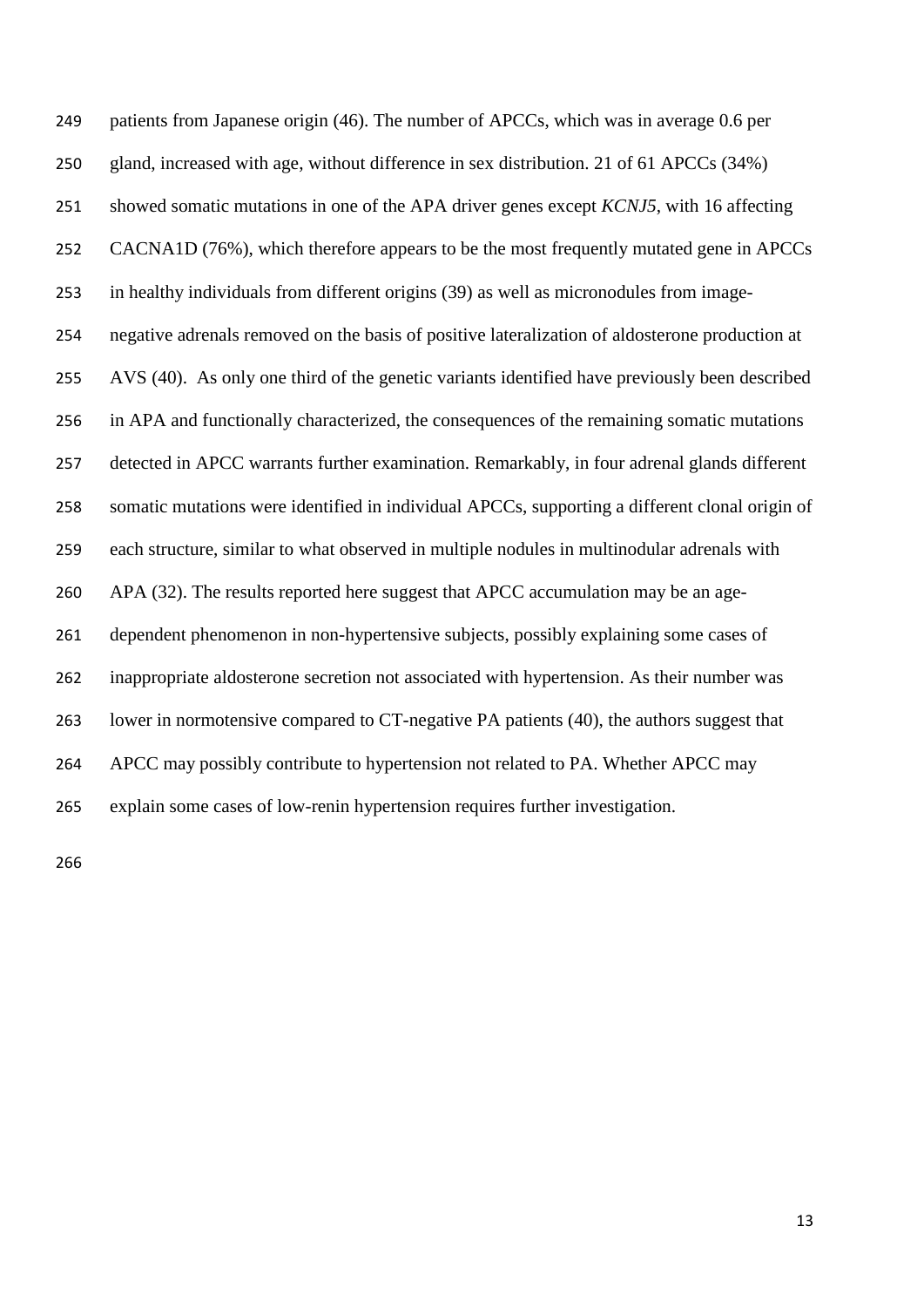#### **Conclusion**

 After a large number of studies identifying inherited and somatic mutations in familial hyperaldosteronism and APA, the last years have been devoted to the understanding of the functional consequences of these mutations, their possible clinical relevance and screening, and the search of pharmacological approaches specifically targeting mutated proteins. Exciting new knowledge has also been gathered on normal adrenal cortex structure and function in relation to aldosterone production and the genetics of APCC. It can be anticipated that this knowledge will be applied to patients with inherited or sporadic PA in the next few years. In addition, new genes should be identified in patients with as yet unknown genetic defects, which represent half of the patients harboring an APA and a large proportion of patients with familial hyperaldosteronism. The causes underlying the development of bilateral adrenal hyperplasia and idiopathic hyperaldosteronism remain still to be identified.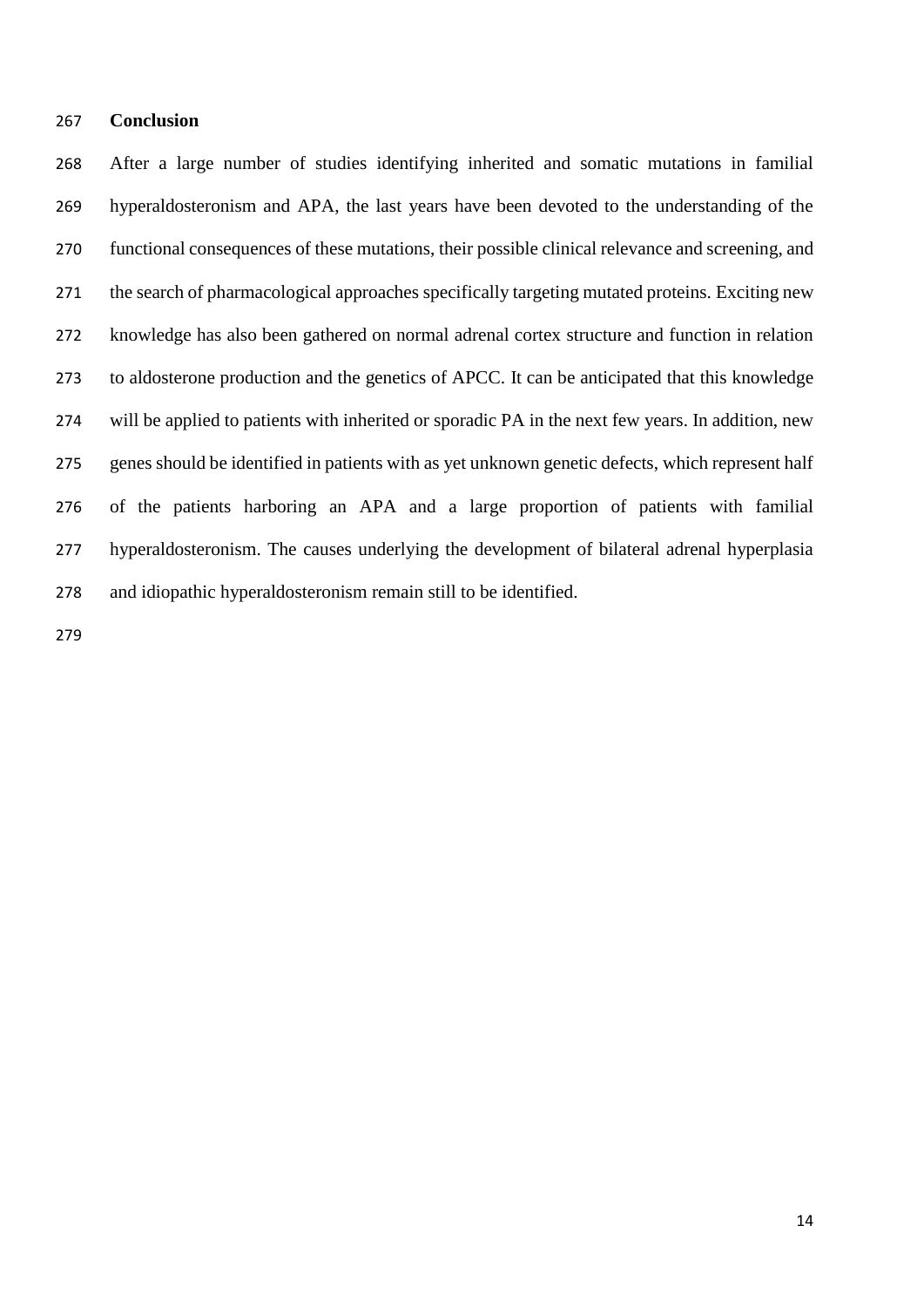| 280 | <b>Key points</b>                                                                                 |  |  |
|-----|---------------------------------------------------------------------------------------------------|--|--|
| 281 |                                                                                                   |  |  |
| 282 | Four Mendelian forms of hyperaldosteronism, inherited as autosomal dominant traits,<br>$\bullet$  |  |  |
| 283 | have been described                                                                               |  |  |
| 284 | Inherited mutations of different genes coding for ion channels and ATPases have been<br>$\bullet$ |  |  |
| 285 | identified in familial hyperaldosteronism; similar somatic mutations are found in APA             |  |  |
| 286 | Pre-operative detection of somatic mutations may allow improved diagnosis and<br>٠                |  |  |
| 287 | treatment of PA due to APA                                                                        |  |  |
| 288 | APCC are autonomous aldosterone-producing structures of the normal adrenal<br>$\bullet$           |  |  |
| 289 | harboring somatic mutations in APA driver genes                                                   |  |  |
| 290 | The aging adrenal may progressively show features of autonomous aldosterone<br>$\bullet$          |  |  |
| 291 | production                                                                                        |  |  |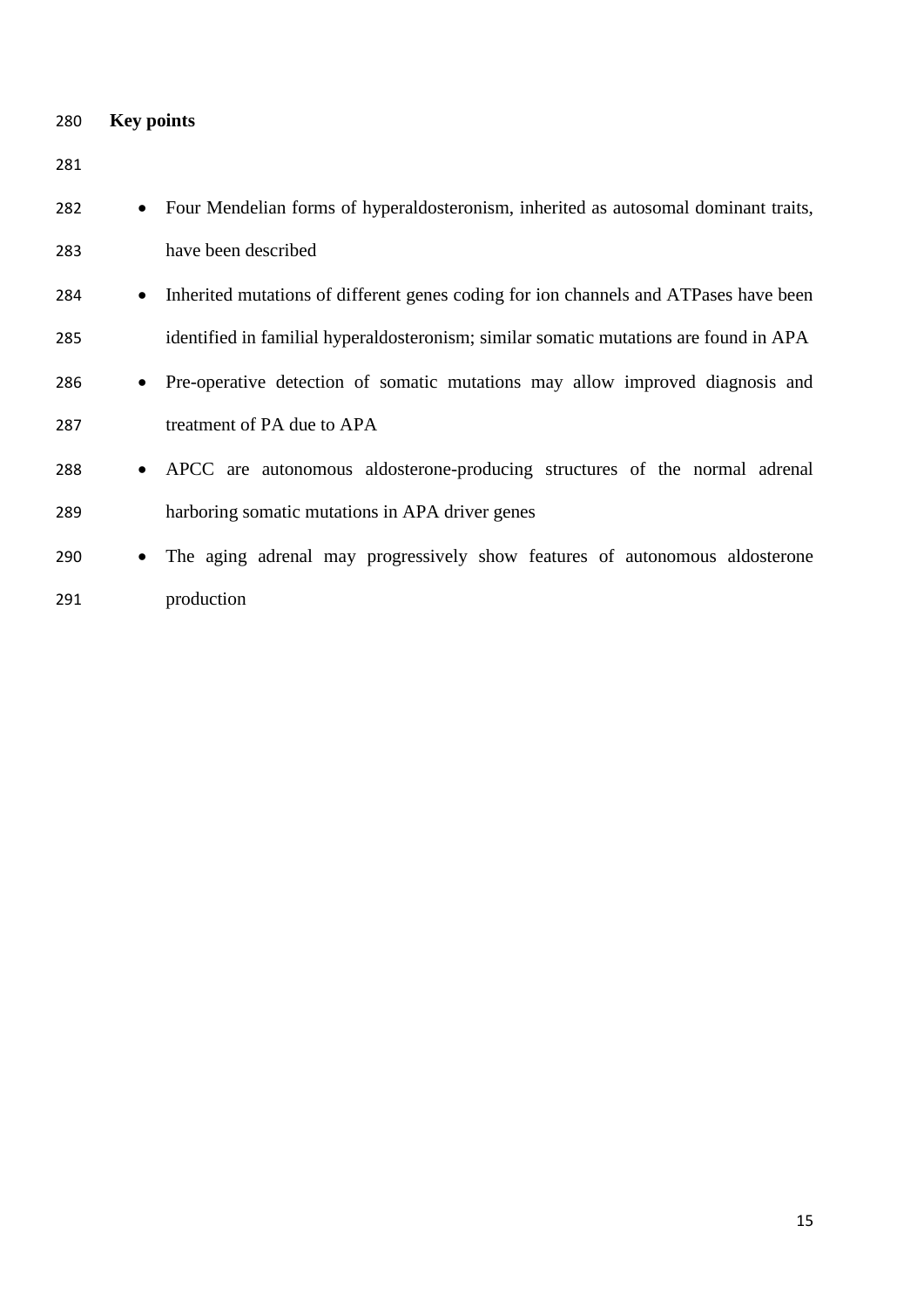## **Acknowledgments**

1. Acknowledgements. None.

| 295 | 2. Financial support and sponsorship. This work was funded through institutional support from |
|-----|-----------------------------------------------------------------------------------------------|
| 296 | INSERM and by the Agence Nationale pour la Recherche (ANR Blanc 2011, No.: 11-BSV1)           |
| 297 | 03, ANR-13-ISV1-0006-01), the Fondation<br>pour la Recherche<br>005<br>Médicale               |
| 298 | (DEQ20140329556), the Programme Hospitalier de Recherche Clinique (PHRC grant AOM             |
| 299 | 06179), and by grants from INSERM and Ministère Délégué à la Recherche et des Nouvelles       |
| 300 | Technologies. The laboratory of Dr. Maria-Christina Zennaro is also partner of the H2020      |
| 301 | project ENSAT-HT grant n° 633983.                                                             |
|     |                                                                                               |

3. Conflicts of interest. None.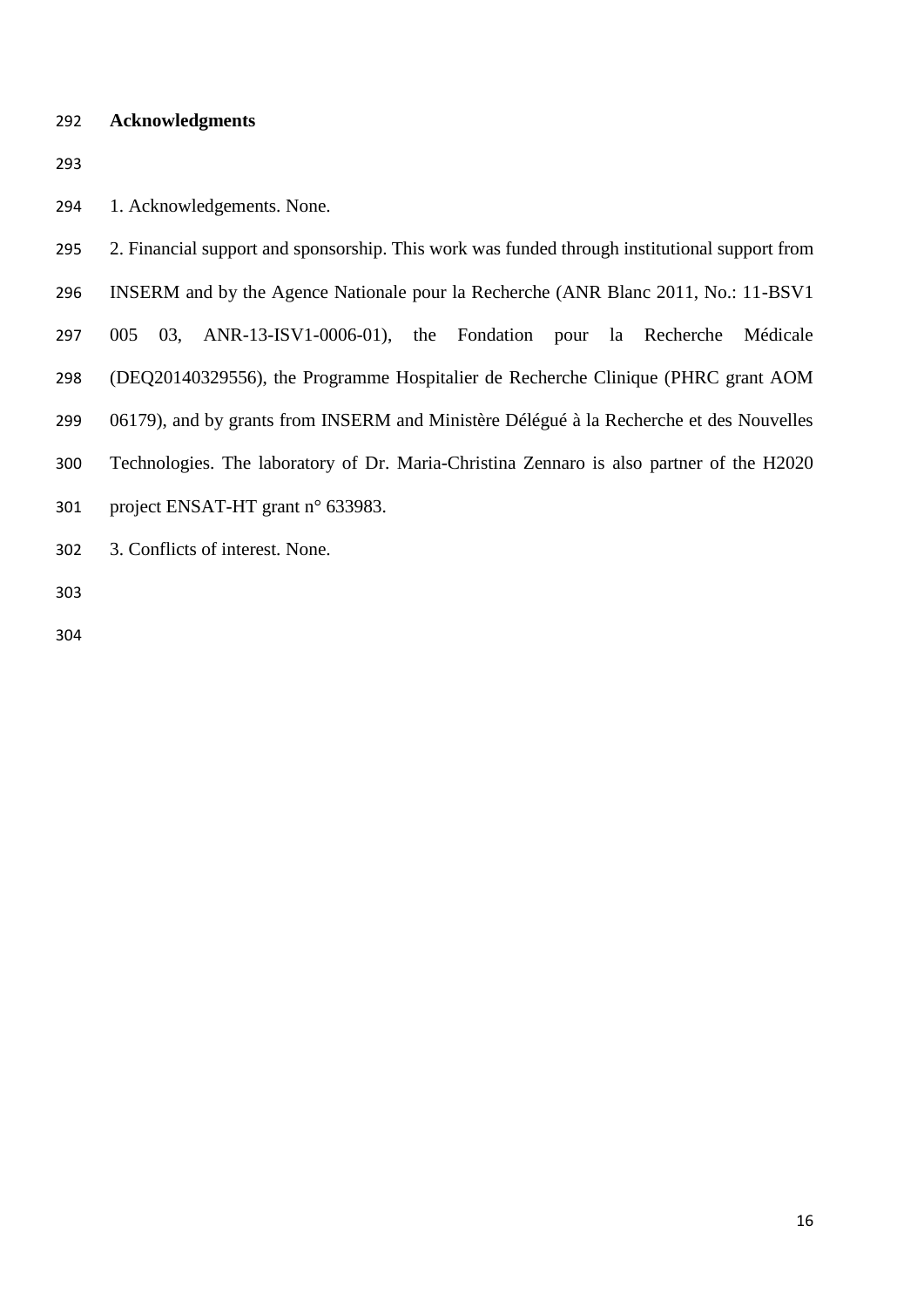| <b>References</b><br>305 |  |
|--------------------------|--|
|--------------------------|--|

<span id="page-17-6"></span><span id="page-17-5"></span><span id="page-17-4"></span><span id="page-17-3"></span><span id="page-17-2"></span><span id="page-17-1"></span><span id="page-17-0"></span>

| 307 |                                                                                              |  |  |  |
|-----|----------------------------------------------------------------------------------------------|--|--|--|
| 308 | Hannemann A, Wallaschofski H. Prevalence of primary aldosteronism in patient's<br>1.         |  |  |  |
| 309 | cohorts and in population-based studies--a review of the current literature. Horm Metab Res. |  |  |  |
| 310 | 2012 Mar;44(3):157-62. PubMed PMID: 22135219. Epub 2011/12/03. eng.                          |  |  |  |
| 311 | Monticone S, Burrello J, Tizzani D, Bertello C, Viola A, Buffolo F, et al. Prevalence<br>2.  |  |  |  |
| 312 | and Clinical Manifestations of Primary Aldosteronism Encountered in Primary Care Practice.   |  |  |  |
| 313 | J Am Coll Cardiol. 2017 Apr 11;69(14):1811-20. PubMed PMID: 28385310.                        |  |  |  |
| 314 | 3.<br>Korah HE, Scholl UI. An Update on Familial Hyperaldosteronism. Horm Metab Res.         |  |  |  |
| 315 | 2015 Dec; 47(13): 941-6. PubMed PMID: 26445452.                                              |  |  |  |
| 316 | Fernandes-Rosa FL, Boulkroun S, Zennaro MC. Somatic and inherited mutations in<br>4.         |  |  |  |
| 317 | primary aldosteronism. J Mol Endocrinol. 2017 Jul;59(1):R47-R63. PubMed PMID:                |  |  |  |
| 318 | 28400483.                                                                                    |  |  |  |
| 319 | Sutherland DJ, Ruse JL, Laidlaw JC. Hypertension, increased aldosterone secretion<br>5.      |  |  |  |
| 320 | and low plasma renin activity relieved by dexamethasone. Can Med Assoc J. 1966 Nov           |  |  |  |
| 321 | 26;95(22):1109-19. PubMed PMID: 4288576. Pubmed Central PMCID: 1935810. Epub                 |  |  |  |
| 322 | 1966/11/26. eng.                                                                             |  |  |  |
| 323 | Lifton RP, Dluhy RG, Powers M, Rich GM, Cook S, Ulick S, et al. A chimaeric<br>6.            |  |  |  |
| 324 | 11beta-hydroxylase aldosterone synthase gene causes glucocorticoid-remediable                |  |  |  |
| 325 | aldosteronism and human hypertension. Nature. 1992;355:262-5.                                |  |  |  |
| 326 | Choi M, Scholl UI, Yue P, Bjorklund P, Zhao B, Nelson-Williams C, et al. K+ channel<br>7.    |  |  |  |
| 327 | mutations in adrenal aldosterone-producing adenomas and hereditary hypertension. Science.    |  |  |  |
| 328 | 2011 Feb 11;331(6018):768-72. PubMed PMID: 21311022. Epub 2011/02/12. eng.                   |  |  |  |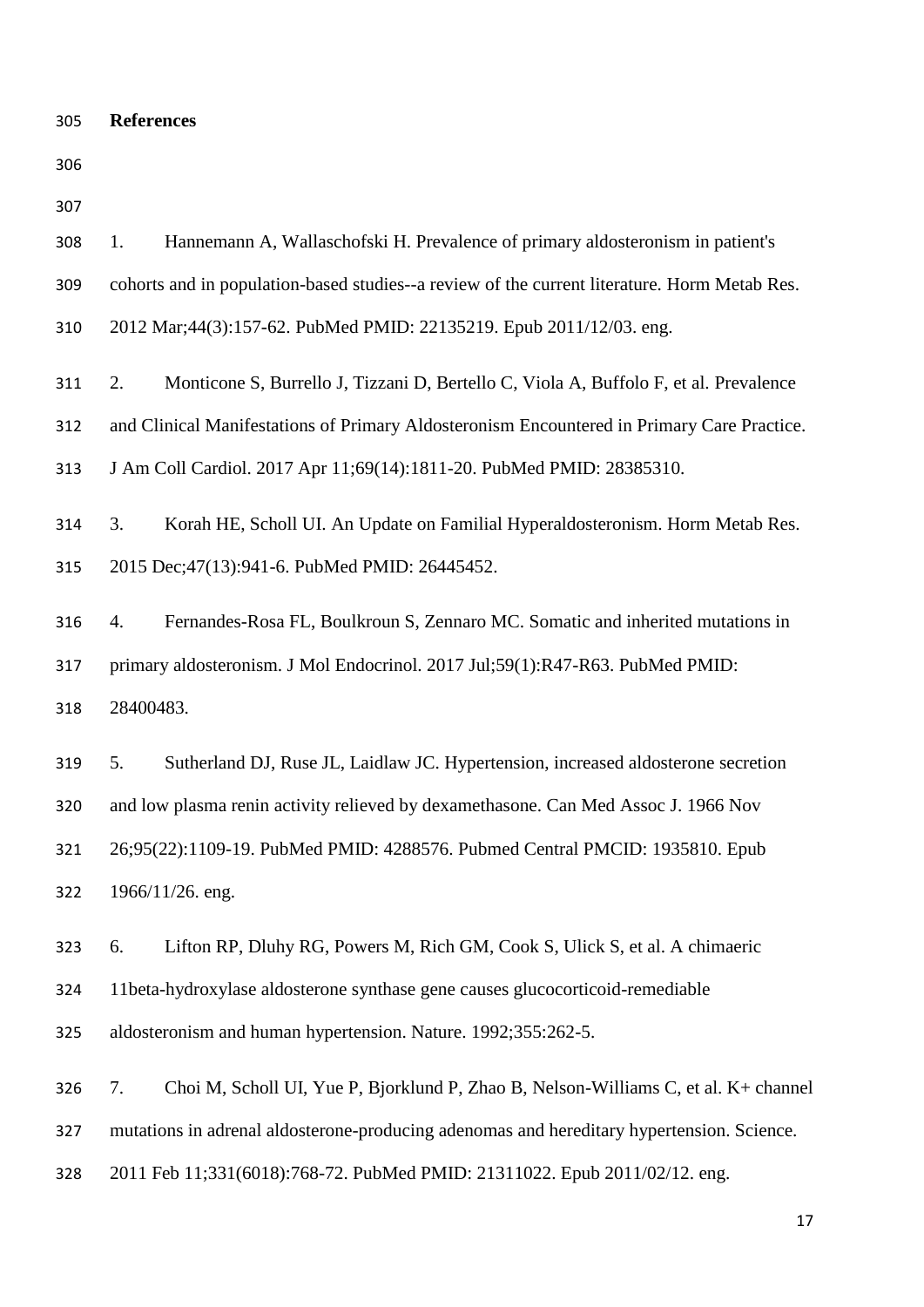<span id="page-18-0"></span>

| 329 | 8.                                                                               | Scholl UI, Goh G, Stolting G, de Oliveira RC, Choi M, Overton JD, et al. Somatic and |  |  |  |
|-----|----------------------------------------------------------------------------------|--------------------------------------------------------------------------------------|--|--|--|
| 330 | germline CACNA1D calcium channel mutations in aldosterone-producing adenomas and |                                                                                      |  |  |  |
| 331 | primary aldosteronism. Nat Genet. 2013 Sep; 45(9):1050-4. PubMed PMID: 23913001. |                                                                                      |  |  |  |
| 332 | Pubmed Central PMCID: 3876926.                                                   |                                                                                      |  |  |  |
| 333 | 9.                                                                               | Scholl UI, Stolting G, Nelson-Williams C, Vichot AA, Choi M, Loring E, et al.        |  |  |  |

<span id="page-18-1"></span>Recurrent gain of function mutation in calcium channel CACNA1H causes early-onset

hypertension with primary aldosteronism. eLife. 2015;4:e06315. PubMed PMID: 25907736.

Pubmed Central PMCID: 4408447.

<span id="page-18-2"></span>10. \*Daniil G, Fernandes-Rosa FL, Chemin J, Blesneac I, Beltrand J, Polak M, et al.

CACNA1H Mutations Are Associated With Different Forms of Primary Aldosteronism.

EBioMedicine. 2016 Nov;13:225-36. PubMed PMID: 27729216. This study describes the

presence of germline CACNA1H mutations in patients with early onset PA, familial PA

diagnosed as FH-II and PA due to APA, suggesting that CACNA1H might be a susceptibility

gene predisposing to PA with different phenotypic presentations.

<span id="page-18-3"></span> 11. Stowasser M, Gordon RD. Familial hyperaldosteronism. J Steroid Biochem Mol Biol. 2001;78(3):215-29.

<span id="page-18-4"></span> 12. Lafferty AR, Torpy DJ, Stowasser M, Taymans SE, Lin JP, Huggard P, et al. A novel genetic locus for low renin hypertension: familial hyperaldosteronism type II maps to chromosome 7 (7p22). J Med Genet. 2000;37(11):831-5.

<span id="page-18-5"></span>13. Azizan EA, Poulsen H, Tuluc P, Zhou J, Clausen MV, Lieb A, et al. Somatic

mutations in ATP1A1 and CACNA1D underlie a common subtype of adrenal hypertension.

Nat Genet. 2013 Sep;45(9):1055-60. PubMed PMID: 23913004.

<span id="page-18-6"></span>14. Beuschlein F, Boulkroun S, Osswald A, Wieland T, Nielsen HN, Lichtenauer UD, et

al. Somatic mutations in ATP1A1 and ATP2B3 lead to aldosterone-producing adenomas and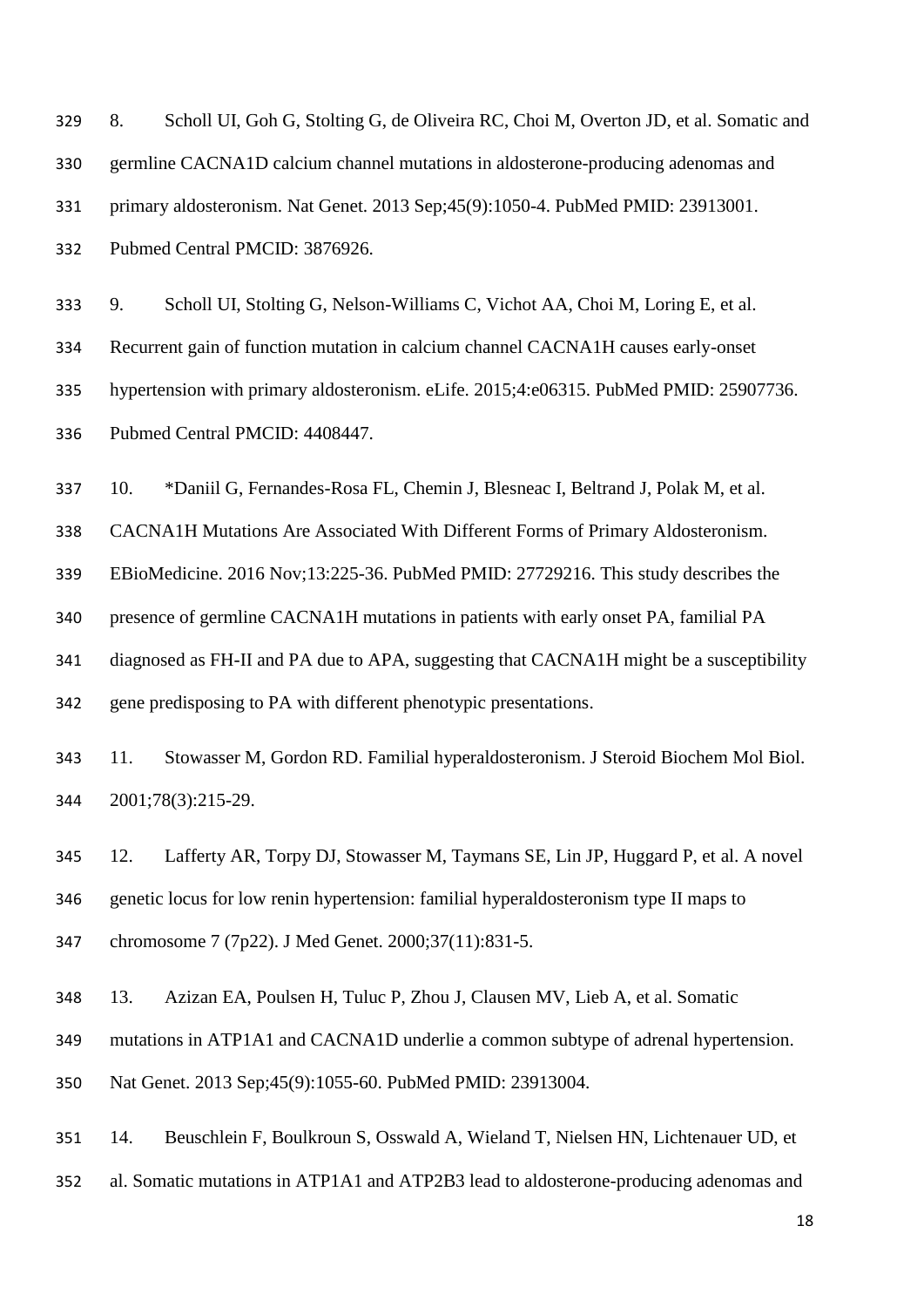secondary hypertension. Nat Genet. 2013 Apr;45(4):440-4. PubMed PMID: 23416519. Epub 2013/02/19. eng.

<span id="page-19-0"></span> 15. Zennaro MC, Boulkroun S, Fernandes-Rosa F. Genetic Causes of Functional Adrenocortical Adenomas. Endocr Rev. 2017 Dec 1;38(6):516-37. PubMed PMID: 28973103.

<span id="page-19-1"></span> 16. Stindl J, Tauber P, Sterner C, Tegtmeier I, Warth R, Bandulik S. Pathogenesis of 359 Adrenal Aldosterone-Producing Adenomas Carrying Mutations of the  $Na(+)/K(+)$ -ATPase. Endocrinology. 2015 Dec;156(12):4582-91. PubMed PMID: 26418325.

<span id="page-19-2"></span>17. Reinhard L, Tidow H, Clausen MJ, Nissen P. Na(+),K (+)-ATPase as a docking

362 station: protein-protein complexes of the Na(+), K (+)-ATPase. Cellular and molecular life sciences : CMLS. 2013 Jan;70(2):205-22. PubMed PMID: 22695678.

<span id="page-19-3"></span>\*\*18. Tauber P, Aichinger B, Christ C, Stindl J, Rhayem Y, Beuschlein F, et al. Cellular

Pathophysiology of an Adrenal Adenoma-Associated Mutant of the Plasma Membrane

Ca(2+)-ATPase ATP2B3. Endocrinology. 2016 Jun;157(6):2489-99. PubMed PMID:

 27035656. This is the first study addressing the mechanism of PA associated with mutations in *ATP2B3*.

<span id="page-19-4"></span>19. Scholl UI, Healy JM, Thiel A, Fonseca AL, Brown TC, Kunstman JW, et al. Novel

Somatic Mutations in Primary Hyperaldosteronism are related to the Clinical, Radiological

and Pathological Phenotype. Clin Endocrinol (Oxf). 2015 Aug 7. PubMed PMID: 26252618.

<span id="page-19-5"></span>20. Akerstrom T, Maharjan R, Sven Willenberg H, Cupisti K, Ip J, Moser A, et al.

Activating mutations in CTNNB1 in aldosterone producing adenomas. Scientific reports.

2016;6:19546. PubMed PMID: 26815163. Pubmed Central PMCID: 4728393.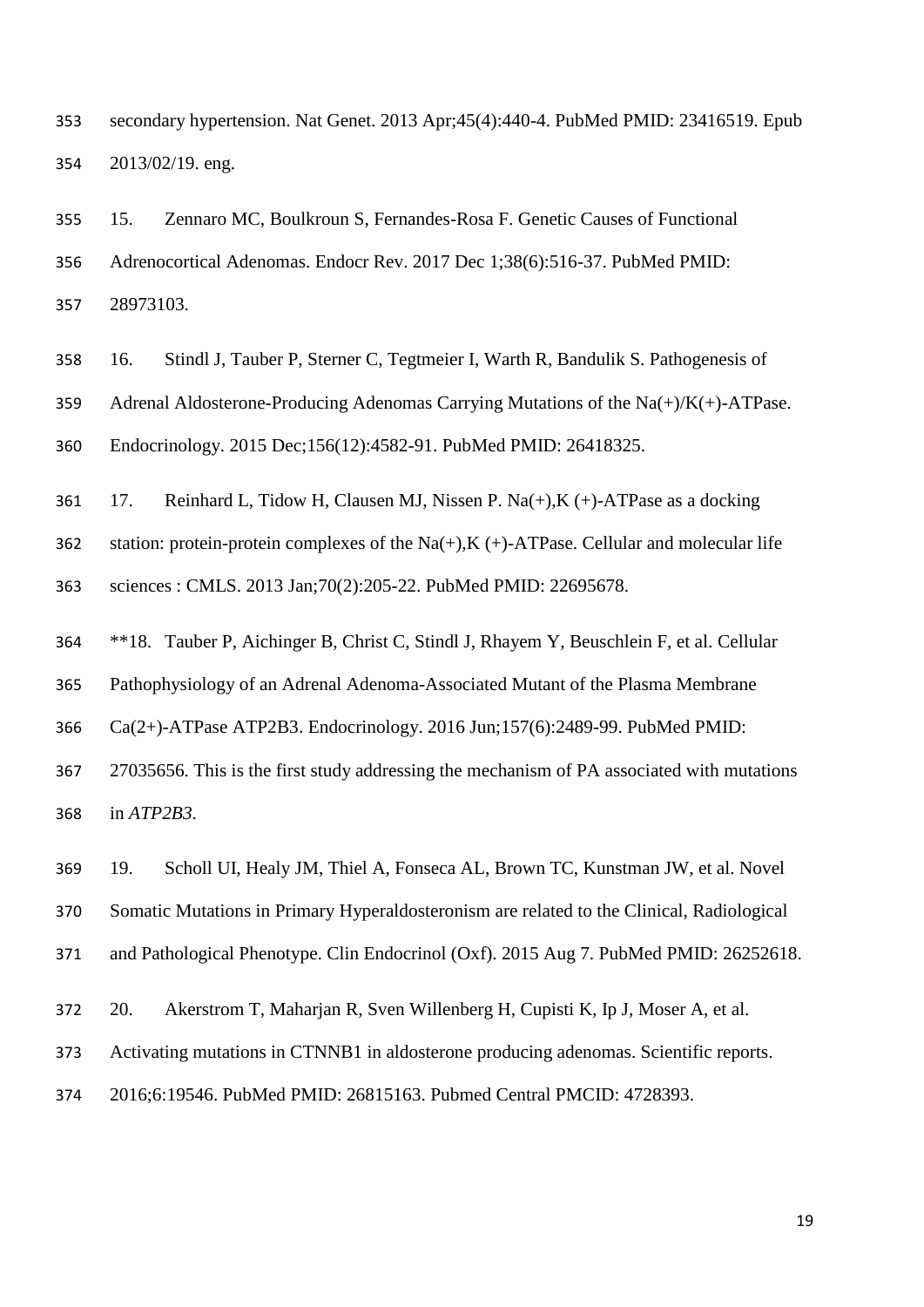<span id="page-20-0"></span>21. Rhayem Y, Perez-Rivas LG, Dietz A, Bathon K, Gebhard C, Riester A, et al.

PRKACA Somatic Mutations Are Rare Findings in Aldosterone-Producing Adenomas. J Clin

Endocrinol Metab. 2016 Aug;101(8):3010-7. PubMed PMID: 27270477.

<span id="page-20-1"></span>22. Tauber P, Penton D, Stindl J, Humberg E, Tegtmeier I, Sterner C, et al. Pharmacology

and pathophysiology of mutated KCNJ5 found in adrenal aldosterone-producing adenomas.

Endocrinology. 2014 Apr;155(4):1353-62. PubMed PMID: 24506072.

<span id="page-20-2"></span>\*\*23. Scholl UI, Abriola L, Zhang C, Reimer EN, Plummer M, Kazmierczak BI, et al.

Macrolides selectively inhibit mutant KCNJ5 potassium channels that cause aldosterone-

producing adenoma. J Clin Invest. 2017 Jun 12. PubMed PMID: 28604387. This study

identifies a series of macrolide antibiotics, including roxithromycin, that potently inhibit

mutated KCNJ5 channel. This discovery could have implication for diagnosis and treatment

of patients with APA carriers of KCNJ5 mutations.

<span id="page-20-3"></span> 24. Lenzini L, Rossitto G, Maiolino G, Letizia C, Funder JW, Rossi GP. A Meta-Analysis of Somatic KCNJ5 K(+) Channel Mutations In 1636 Patients With an Aldosterone-Producing

Adenoma. J Clin Endocrinol Metab. 2015 Aug;100(8):E1089-95. PubMed PMID: 26066531.

<span id="page-20-4"></span>\*\*25. Williams TA, Peitzsch M, Dietz AS, Dekkers T, Bidlingmaier M, Riester A, et al.

Genotype-Specific Steroid Profiles Associated With Aldosterone-Producing Adenomas.

Hypertension. 2016 Jan;67(1):139-45. PubMed PMID: 26573708. In this study, steroid

profiling of adrenal vein and peripheral blood of patients with APA allowed to discriminate

the mutation status with high sensitivity and specificity.

<span id="page-20-5"></span>\*26. Caroccia B, Prisco S, Seccia TM, Piazza M, Maiolino G, Rossi GP. Macrolides Blunt

Aldosterone Biosynthesis: A Proof-of-Concept Study in KCNJ5 Mutated Adenoma Cells Ex

Vivo. Hypertension. 2017 Dec;70(6):1238-42. PubMed PMID: 28993452. This study shows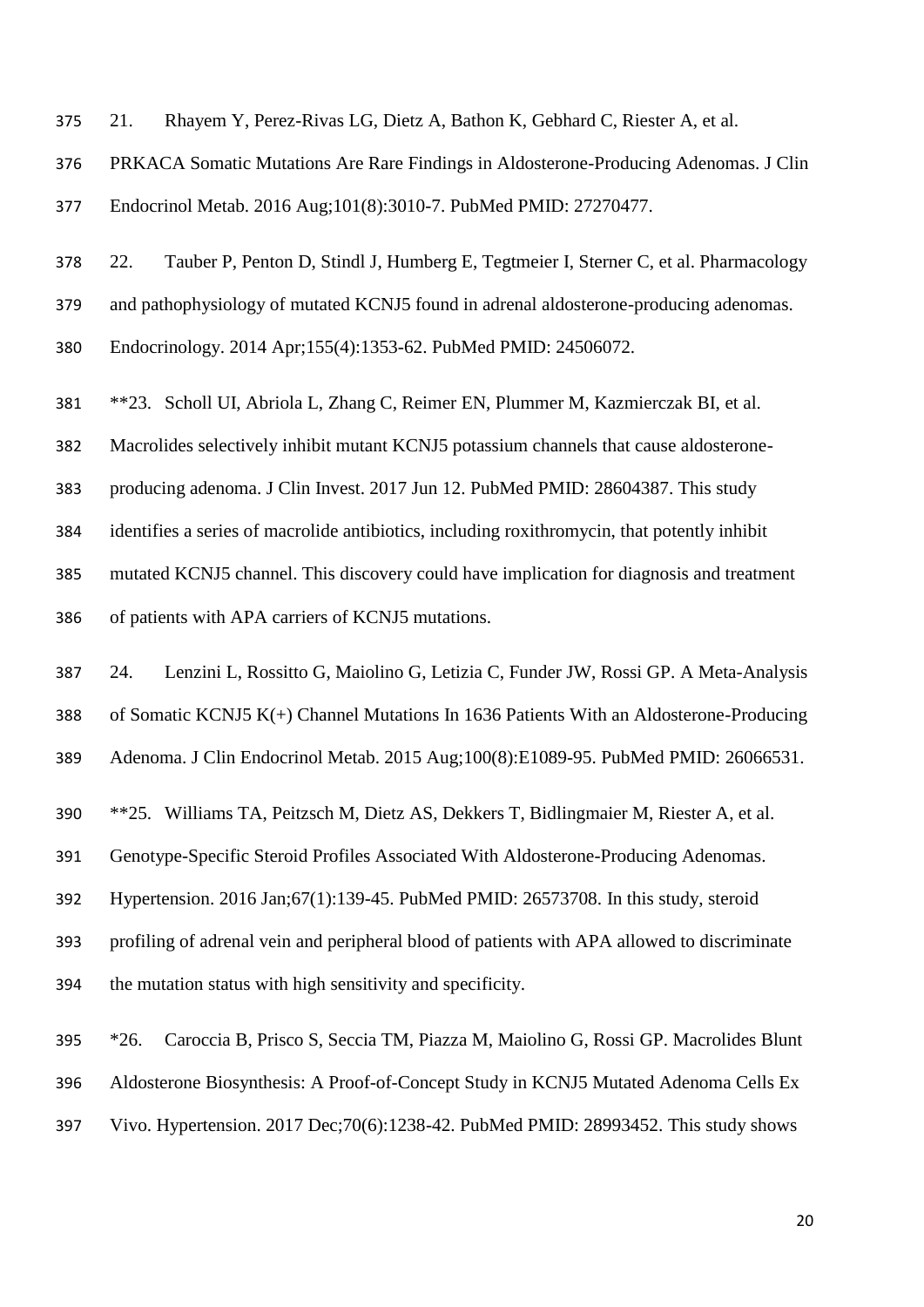that clarithromycin was effective in reducing aldosterone production and CYP11B2

expression in primary cell cultures from APA tissues with KCNJ5 mutations.

<span id="page-21-0"></span>27. Geller DS, Zhang J, Wisgerhof MV, Shackleton C, Kashgarian M, Lifton RP. A novel

form of human mendelian hypertension featuring nonglucocorticoid-remediable

aldosteronism. J Clin Endocrinol Metab. 2008 Aug;93(8):3117-23. PubMed PMID:

18505761. Pubmed Central PMCID: 2515083. Epub 2008/05/29. eng.

<span id="page-21-1"></span>28. Boulkroun S, Samson-Couterie B, Dzib JF, Lefebvre H, Louiset E, Amar L, et al.

Adrenal cortex remodeling and functional zona glomerulosa hyperplasia in primary

 aldosteronism. Hypertension. 2010 Nov;56(5):885-92. PubMed PMID: 20937967. Epub 2010/10/13. eng.

<span id="page-21-2"></span> 29. Nishimoto K, Nakagawa K, Li D, Kosaka T, Oya M, Mikami S, et al. Adrenocortical zonation in humans under normal and pathological conditions. J Clin Endocrinol Metab. 2010 May;95(5):2296-305. PubMed PMID: 20200334. Epub 2010/03/05. eng.

<span id="page-21-3"></span>30. Enberg U, Volpe C, Hoog A, Wedell A, Farnebo LO, Thoren M, et al. Postoperative

differentiation between unilateral adrenal adenoma and bilateral adrenal hyperplasia in

primary aldosteronism by mRNA expression of the gene CYP11B2. Eur J Endocrinol. 2004

Jul;151(1):73-85. PubMed PMID: 15248825.

<span id="page-21-4"></span> 31. Dekkers T, ter Meer M, Lenders JW, Hermus AR, Schultze Kool L, Langenhuijsen JF, et al. Adrenal nodularity and somatic mutations in primary aldosteronism: one node is the

culprit? J Clin Endocrinol Metab. 2014 Jul;99(7):E1341-51. PubMed PMID: 24758183.

<span id="page-21-5"></span>32. Fernandes-Rosa FL, Giscos-Douriez I, Amar L, Gomez-Sanchez CE, Meatchi T,

Boulkroun S, et al. Different Somatic Mutations in Multinodular Adrenals With Aldosterone-

Producing Adenoma. Hypertension. 2015 Nov;66(5):1014-22. PubMed PMID: 26351028.

Pubmed Central PMCID: 4600038.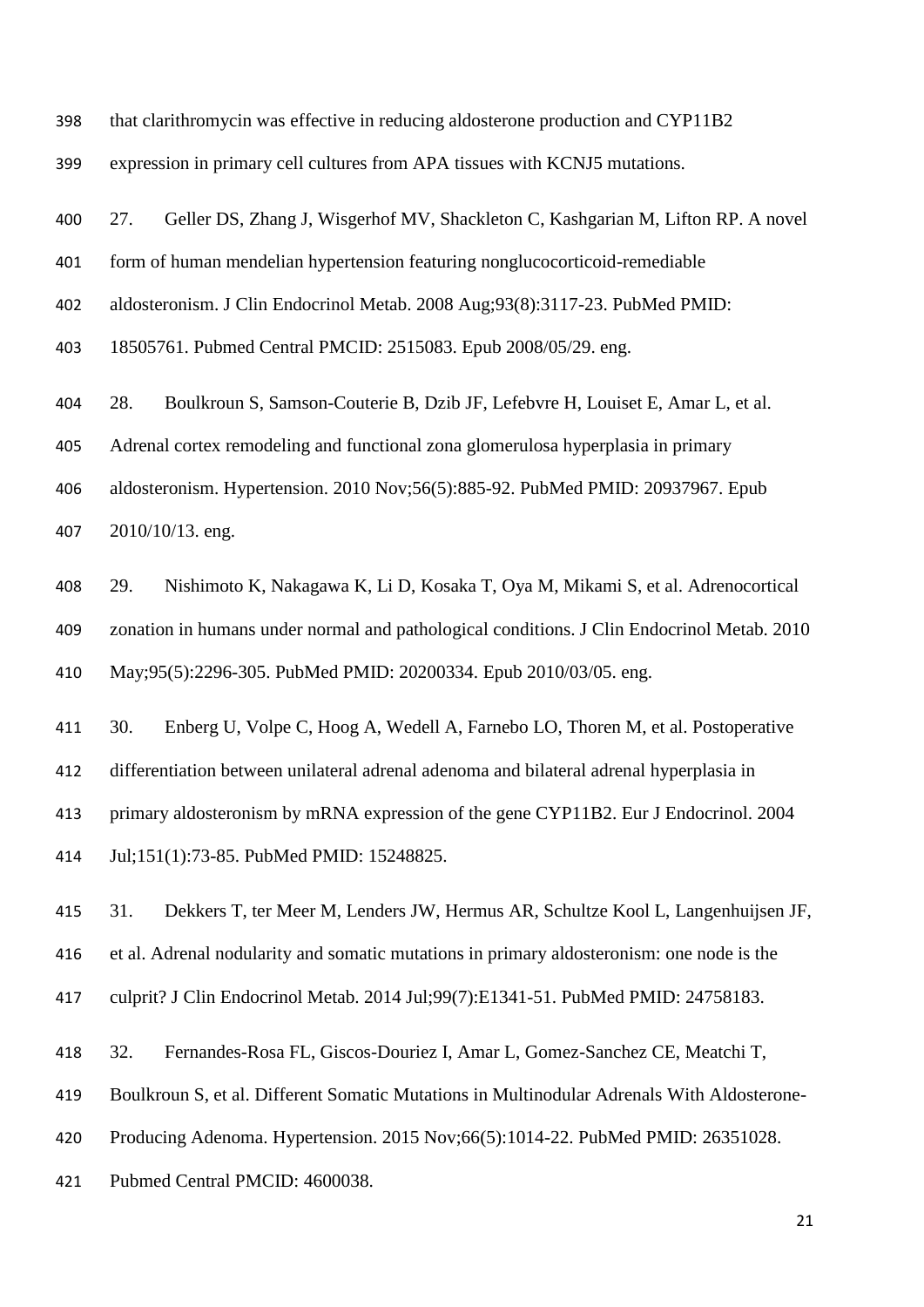<span id="page-22-0"></span>33. Nanba K, Chen AX, Omata K, Vinco M, Giordano TJ, Else T, et al. Molecular

Heterogeneity in Aldosterone-Producing Adenomas. J Clin Endocrinol Metab. 2016

Mar;101(3):999-1007. PubMed PMID: 26765578. Pubmed Central PMCID: 4803171.

<span id="page-22-1"></span> 34. Gomez-Sanchez CE, Gomez-Sanchez EP. Immunohistochemistry of the adrenal in primary aldosteronism. Curr Opin Endocrinol Diabetes Obes. 2016 Jun;23(3):242-8. PubMed PMID: 27119751. Pubmed Central PMCID: 4915062.

<span id="page-22-2"></span>\*35. Vouillarmet J, Fernandes-Rosa F, Graeppi-Dulac J, Lantelme P, Decaussin-Petrucci

M, Thivolet C, et al. Aldosterone-Producing Adenoma With a Somatic KCNJ5 Mutation

Revealing APC-Dependent Familial Adenomatous Polyposis. J Clin Endocrinol Metab. 2016

Nov;101(11):3874-8. PubMed PMID: 27648962. This study describes the presence of two

genetic events associated with APA formation.

<span id="page-22-3"></span> 36. El Wakil A, Lalli E. The Wnt/beta-catenin pathway in adrenocortical development and cancer. Mol Cell Endocrinol. 2011 Jan 30;332(1-2):32-7. PubMed PMID: 21094679. Epub 2010/11/26. eng.

<span id="page-22-4"></span>37. Boulkroun S, Samson-Couterie B, Golib-Dzib JF, Amar L, Plouin PF, Sibony M, et al.

Aldosterone-producing adenoma formation in the adrenal cortex involves expression of

stem/progenitor cell markers. Endocrinology. 2011 Dec;152(12):4753-63. PubMed PMID:

21971159. Epub 2011/10/06. eng.

<span id="page-22-5"></span>38. Berthon A, Drelon C, Ragazzon B, Boulkroun S, Tissier F, Amar L, et al. WNT/beta-

catenin signalling is activated in aldosterone-producing adenomas and controls aldosterone

production. Hum Mol Genet. 2014 Feb 15;23(4):889-905. PubMed PMID: 24087794.

<span id="page-22-6"></span>39. Nishimoto K, Tomlins SA, Kuick R, Cani AK, Giordano TJ, Hovelson DH, et al.

Aldosterone-stimulating somatic gene mutations are common in normal adrenal glands. Proc

Natl Acad Sci U S A. 2015 Aug 18;112(33):E4591-9. PubMed PMID: 26240369.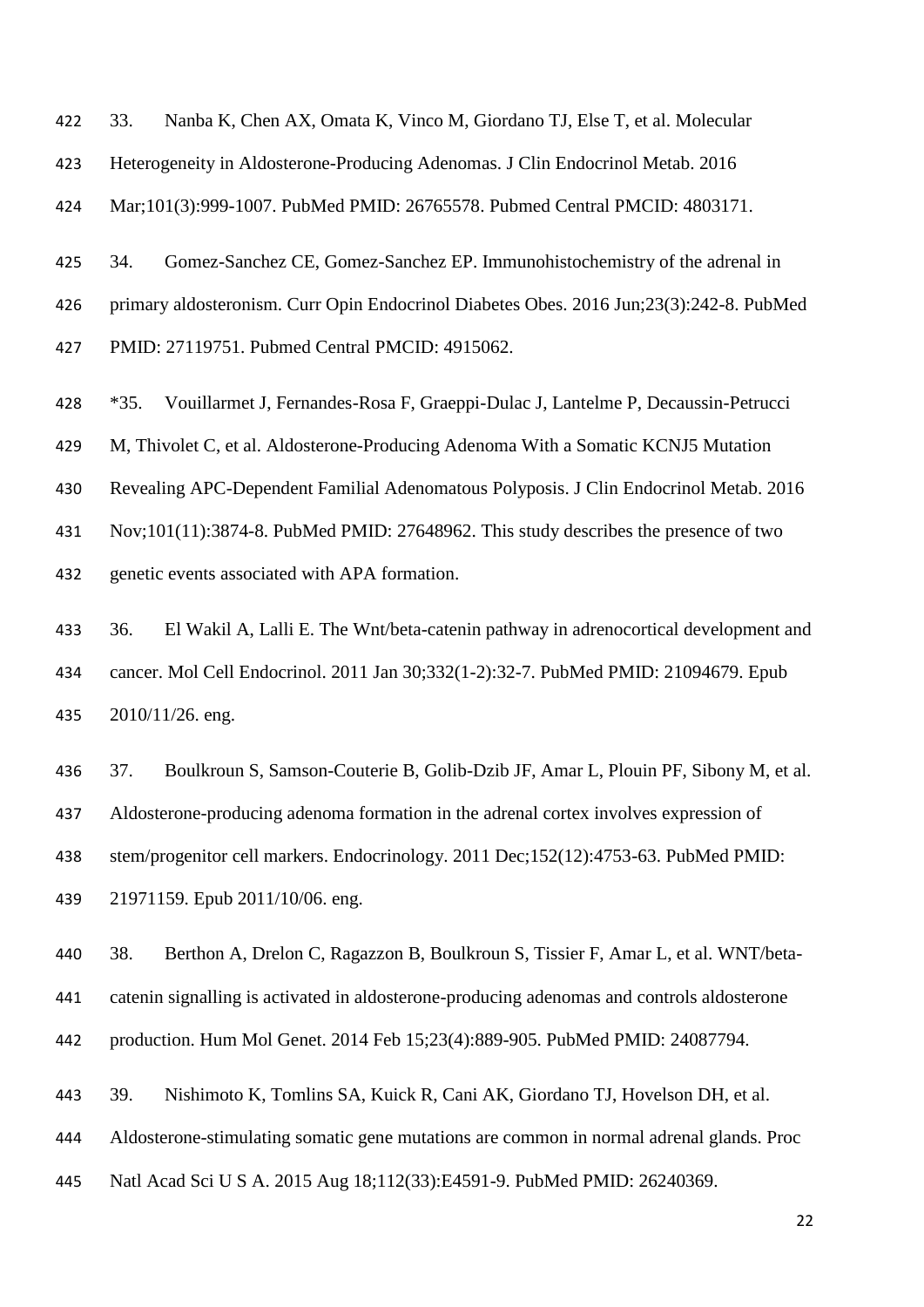<span id="page-23-0"></span>\*40. Yamazaki Y, Nakamura Y, Omata K, Ise K, Tezuka Y, Ono Y, et al.

Histopathological Classification of Cross-Sectional Image-Negative Hyperaldosteronism. J

Clin Endocrinol Metab. 2017 Apr 01;102(4):1182-92. PubMed PMID: 28388725. This study

describes high frequency somatic mutations in micronodules of image-negative PA.

<span id="page-23-1"></span>41. Nishimoto K, Koga M, Seki T, Oki K, Gomez-Sanchez EP, Gomez-Sanchez CE, et al.

Immunohistochemistry of aldosterone synthase leads the way to the pathogenesis of primary

aldosteronism. Mol Cell Endocrinol. 2017 Feb 5;441:124-33. PubMed PMID: 27751767.

Pubmed Central PMCID: 5470036.

<span id="page-23-2"></span>\*42. Nishimoto K, Seki T, Kurihara I, Yokota K, Omura M, Nishikawa T, et al. Case

Report: Nodule Development From Subcapsular Aldosterone-Producing Cell Clusters Causes

Hyperaldosteronism. J Clin Endocrinol Metab. 2016 Jan;101(1):6-9. PubMed PMID:

26580238. First report describing possible APCC-to-APA transitional lesions.

<span id="page-23-3"></span>\*43. Nishimoto K, Seki T, Hayashi Y, Mikami S, Al-Eyd G, Nakagawa K, et al. Human

Adrenocortical Remodeling Leading to Aldosterone-Producing Cell Cluster Generation.

International journal of endocrinology. 2016;2016:7834356. PubMed PMID: 27721827.

Pubmed Central PMCID: 5046023 publication of this manuscript. This is the first study

reporting increase in number and size of APCC with age.

<span id="page-23-4"></span>\*\*44. Nanba K, Vaidya A, Williams GH, Zheng I, Else T, Rainey WE. Age-Related

Autonomous Aldosteronism. Circulation. 2017 May 31. PubMed PMID: 28566337. This

study shows that aging is associated with dysregulated aldosterone synthase expression from

APCC, renin-independent aldosterone secretion and a decreased capacity of the adrenal gland

to respond to physiological stimuli with age.

<span id="page-23-5"></span>45. Underwood PC, Chamarthi B, Williams JS, Vaidya A, Garg R, Adler GK, et al.

Nonmodulation as the mechanism for salt sensitivity of blood pressure in individuals with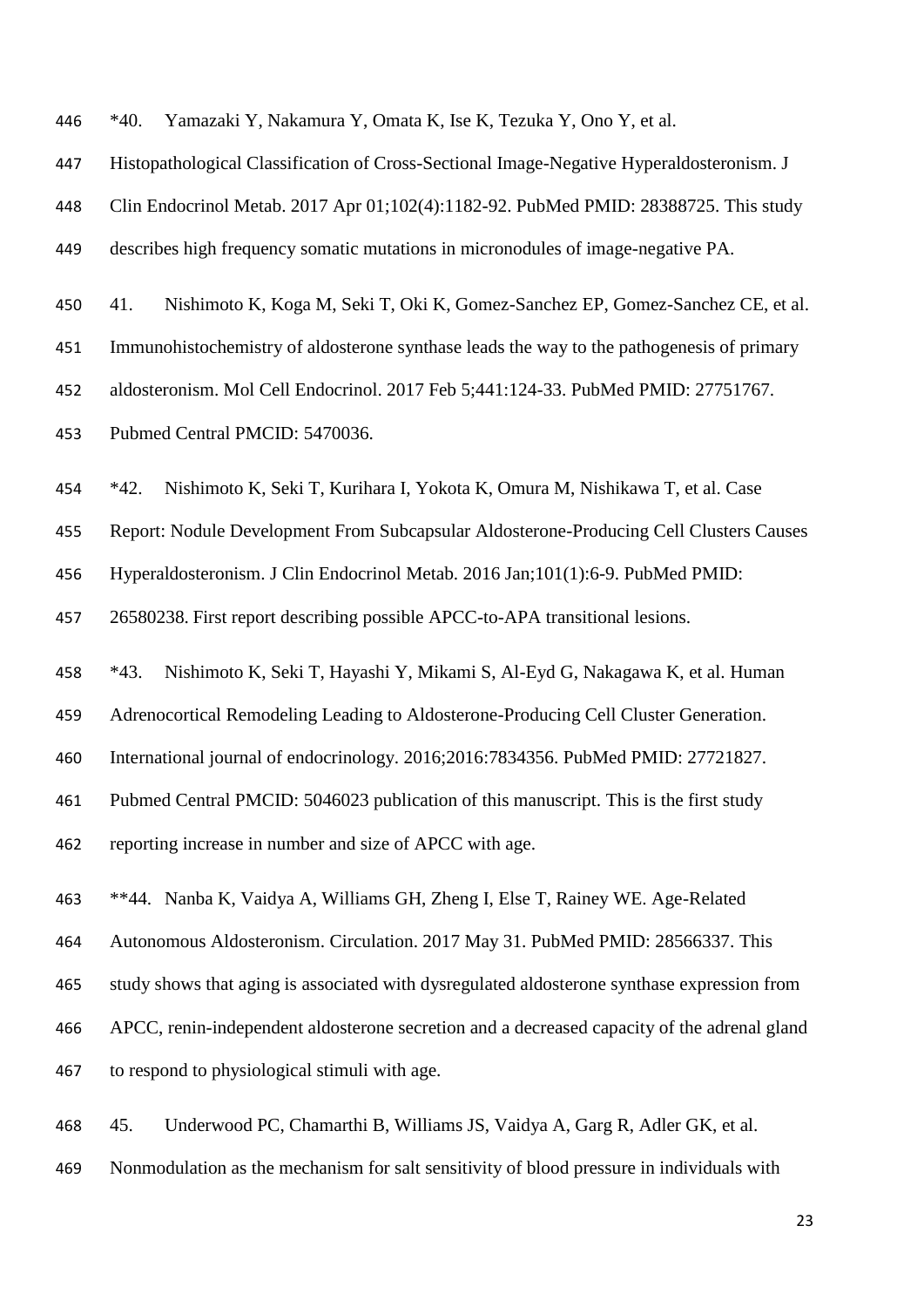- hypertension and type 2 diabetes mellitus. J Clin Endocrinol Metab. 2012 Oct;97(10):3775-
- 82. PubMed PMID: 22865897. Pubmed Central PMCID: 3462947.
- <span id="page-24-0"></span>\*46. Omata K, Anand SK, Hovelson DH, Liu CJ, Yamazaki Y, Nakamura Y, et al.
- Aldosterone-Producing Cell Clusters Frequently Harbor Somatic Mutations and Accumulate
- With Age in Normal Adrenals. Journal of the Endocrine Society. 2017 Jul 1;1(7):787-99.
- PubMed PMID: 29264530. Pubmed Central PMCID: 5686701. This study shows increased
- number and size of APCC with aging in non-hypertensive Japanese subjects.
-